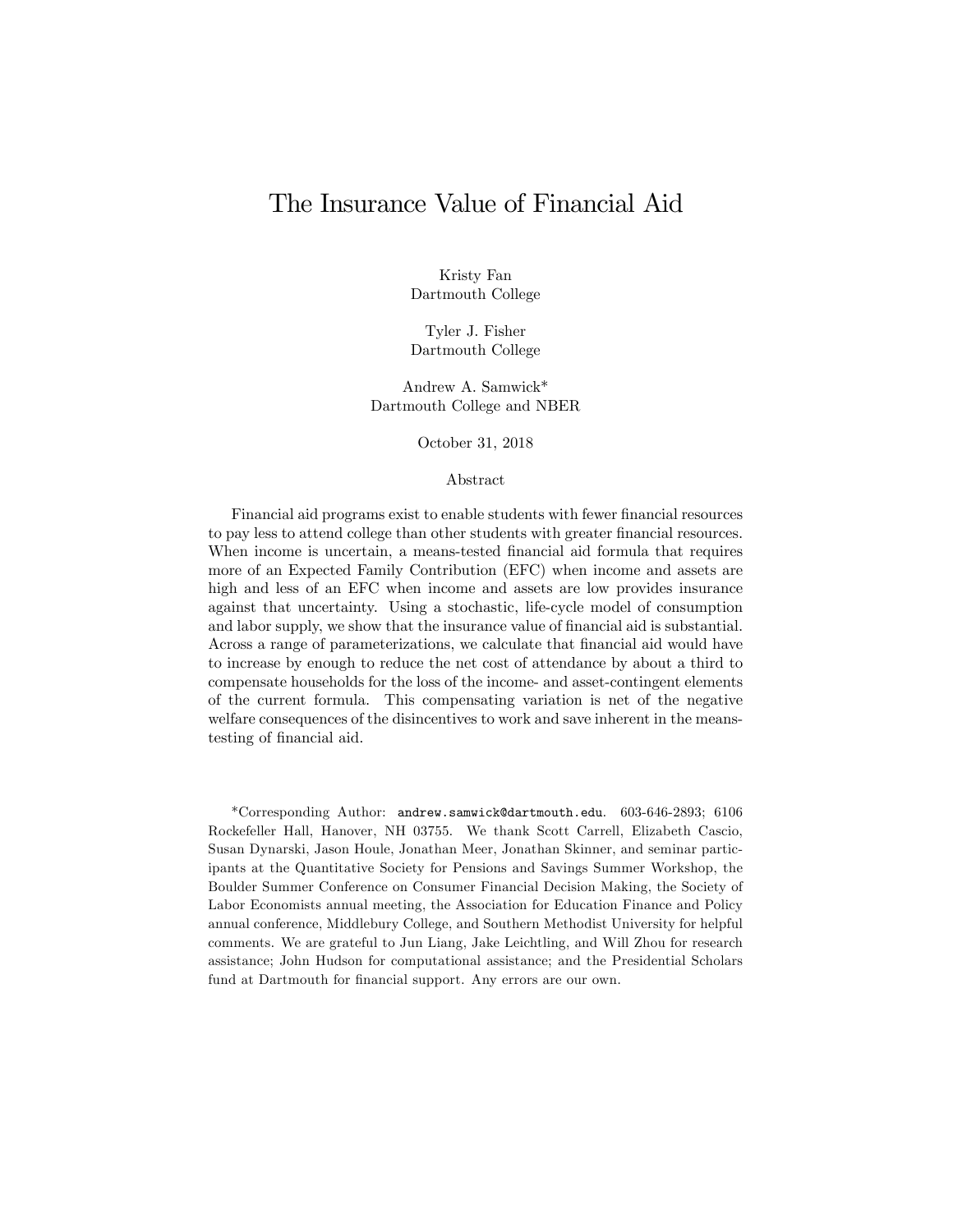### 1 Introduction

Attending college is an important pathway to higher earnings. Unconditional estimates of the gap in median earnings between year-round, full-time workers with bachelor's degrees and those with only high school diplomas are about 67 percent, for both men and women.<sup>1</sup> Carneiro, Heckman, and Vytlacil  $(2011)$ estimate the marginal returns to a year of college and find an earnings premium of 8 percent per year of college.<sup>2</sup>

The high returns to college have made the financing of college an important topic for both academic research and public policy over the last several decades. High returns to college have been accompanied by high and rising costs of college attendance. Launched as part of the Great Society programs of the 1960s, the federal financial aid system has grown in scale and complexity to help ever more students from low- and middle-income families afford college and the access to higher earnings it can provide. Most states and institutions of higher education also operate financial aid programs.<sup>3</sup> For all families, and particularly for those who have higher incomes or who aspire to more expensive institutions, how to pay for college is often a savings decision that begins when the child is born.

Financial aid programs exist to enable students from families with fewer Önancial resources to pay less to attend college than other students from families with greater financial resources. As implemented through both federal and institutional formulas, the amount of financial aid a student receives declines with both the income and assets of his or her family at the time of enrollment. The inclusion of family assets in the formulas to determine a student's "Expected" Family Contribution" (EFC) toward college expenses has attracted considerable attention from economists, who have highlighted the resulting disincentive for families to save for college expenses and who have produced varying estimates of its impact on household saving. The concept of the "financial aid tax" dates back to Case and McPherson (1986). Edlin (1993) provided an early, readable discussion of the financial aid tax, and Feldstein (1995) estimated of a large crowding out of saving due to this tax, spawning a small literature testing the robustness of those initial results.<sup>4</sup>

Omitted from this literature is the recognition that the saving disincentives due to the Önancial aid tax comprise only the incentives side of a standard incentives-insurance tradeoff. In general, providing insurance against risks beyond a household's control will distort incentives along margins that the household can control. When income is uncertain, a financial aid formula that re-

<sup>&</sup>lt;sup>1</sup>See the tabulations of total money earnings for 2014 in the Current Population Survey, 2015 Annual Social and Economic Supplement, available at: http://www.census.gov/data/tables/time-series/demo/income-poverty/cps-pinc/pinc-03.html

<sup>2</sup> See Oreopoulos and Petronijevic (2013) for a review of estimates to the returns to college and a discussion of how and why the college earnings premium has changed over time.

<sup>&</sup>lt;sup>3</sup> See Dynarski and Scott-Clayton (2013) for an evaluation of financial aid policy today.

<sup>&</sup>lt;sup>4</sup>The implicit tax on assets also figures prominently into practitioner guidance on saving for college. See, for example, http://www.forbes.com/sites/troyonink/2014/02/14/how-assetshurt-college-aid-eligibility-on-fafsa-and-css-profile/.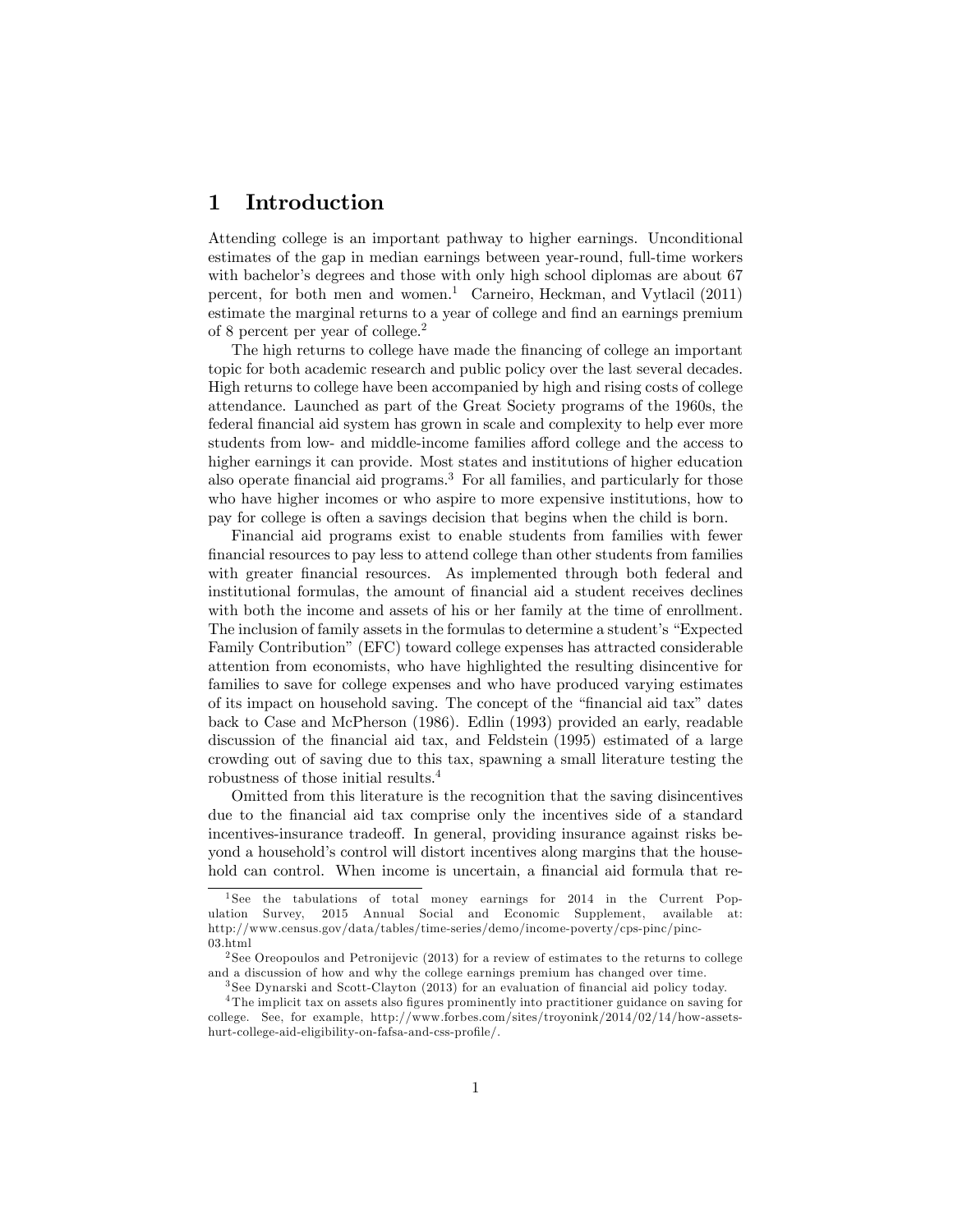quires more of an EFC when income and assets are high and less of an EFC when income and assets are low provides insurance against that uncertainty. The incentives-insurance tradeoff is well understood in the literature on optimal redistributive taxation.<sup>5</sup> What has not yet been recognized is that, as redistributive mechanisms based on assets and income, an analogous tradeoff is present in financial aid formulas.

The contribution of our paper is to estimate the insurance value of financial aid using a stochastic, life-cycle model of consumption and labor supply in which households save in anticipation of a planned retirement, uncertain income, and the college education of their children.<sup>6</sup> The main results show that the insurance value of Önancial aid is substantial. We calculate the insurance value of financial aid by comparing lifetime expected utility under two financial aid systems – one in which there is a stylized version of the current financial aid formula and one in which colleges give aid by simply discounting their tuition, regardless of a householdís income or assets. This comparison is analogous to substituting a lump sum tax for a distortionary tax, which under certainty would be expected to make the household better off. However, given sufficient income uncertainty and risk aversion, the substitution may lower welfare by removing the insurance value of financial aid. Across a range of parameterizations, we calculate that Önancial aid would have to increase by enough to reduce the net cost of attendance by about a third to compensate households for the loss of the income- and asset-contingent elements of the current formula. For our preferred parameterization, a dollar of financial aid delivered through the current formula is worth \$1:30 in lump sum tuition discounts. Further, this compensating variation is net of the negative welfare consequences of the disincentives to work and save inherent in the means-testing of financial aid.

The remainder of the paper is organized as follows. Section 2 describes the key features of the financial aid system and briefly reviews the literature on the relationship between financial aid and household saving. Section 3 develops the stochastic life-cycle model of consumption and labor supply that will be used to simulate work and saving decisions and thus measure the insurance value of financial aid. The main results on the insurance value of financial aid are presented in Section 4, along with sensitivity analyses. Section 5 discusses directions for further research, and Section 6 concludes.

<sup>&</sup>lt;sup>5</sup> See Eaton and Rosen (1980) and Varian (1980) for early analyses of this tradeoff in optimal income tax systems. Using variation in tax and transfer systems across U.S. states, Grant, Koulovatianos, Michaelides, and Padula (2010) show that state-level measures of redistributive taxation correlate negatively with the standard deviation of the within-state consumption distribution, consistent with an insurance effect of redistributive taxation. Using the Panel Study of Income Dynamics, Hoynes and Luttmer (2011) show that while the redistributive value of state tax-and-transfer programs declines sharply with income, the insurance value of these programs is increasing in income.

<sup>&</sup>lt;sup>6</sup>In this respect, the analysis is similar to prior papers that have examined the insurance aspects of other tax and expenditure policies. See Hubbard, Skinner, and Zeldes (1995) for precautionary saving and social insurance, Engen and Gruber (2001) regarding precautionary saving and the unemployment insurance system, and recent papers by Rostam-Afschar and Yao (2014) on precautionary saving and progressive taxation and Athreya, Reilly, and Simpson (2014) on the insurance value of the Earned Income Tax Credit.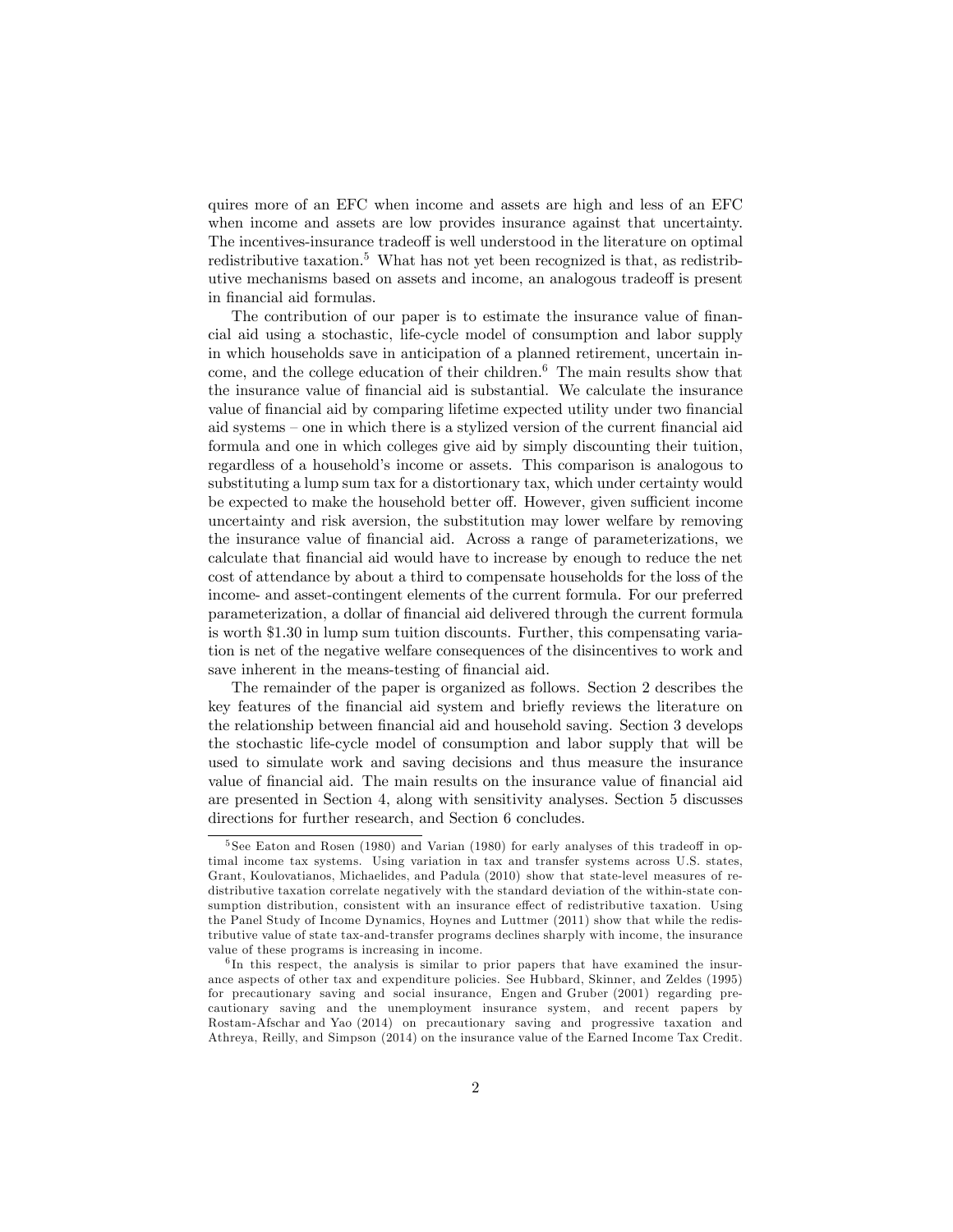### 2 The Financial Aid Tax

Most need-based financial aid is governed by either of two formulas: a "Federal" Methodology" set by Congress that determines eligibility for federal financial aid and an "Institutional Methodology" set by the College Scholarship Service that is used by many selective colleges and universities to determine eligibility for institutionally provided aid. While both require information on income and assets, they differ principally in that the Institutional Methodology considers more sources of income and assets.<sup>7</sup> The key omission from both formulas is assets held in retirement accounts like 401(k) plans and IRAs.

Aid awarded under the Federal Methodology is based on information reported on the Free Application for Federal Student Aid (FAFSA). The FAFSA combines information on family structure, income, and assets to generate the Expected Family Contribution (EFC), and financial need is calculated by subtracting the EFC from the student's cost of attendance at a given school. The components of the formula are presented in the EFC Guide published each year and form the basis of the algorithm used in this paper to calculate financial aid.<sup>8</sup> Students who are unmarried and sufficiently young apply as dependents of their parents. Those who are older, married, veterans, or have dependents of their own apply under the more favorable status of independent students.

As our focus is the parents' saving decisions, we consider students as dependents and simplify the calculations by zeroing out the student's contributions. We further simplify the modeling of financial aid by using the formula in the Federal Methodology for combining assets and income to calculate the EFC but a fully general measure of assets and income that is more consistent with the Institutional Methodology.<sup>9</sup>

Following the Federal Methodology, the EFC is obtained by considering a family's "Adjusted Available Income," (AAI) which is the sum of "Available Income" (AI) and the "Contribution from Assets"  $(CA)$ , defined as follows:

> $AI =$  Adjusted Gross Income -(Federal Income Tax Paid + State and Other Tax Allowance + Social Security Tax Allowance + Income Protection Allowance + Employment Expense Allowance) (1)

<sup>&</sup>lt;sup>7</sup> See https://professionals.collegeboard.com/profdownload/FM%20&%20IM%20Differences.pdf for a summary of the key differences between the two methodologies.

<sup>8</sup> The methodology for determining the EFC is found in Part F of Title IV of the Higher Education Act of 1965, as amended, and governs awards for federal Pell grants, subsidized Sta§ord loans, Perkins loans, federal work-study programs, and other opportunities. For the latest and archived "EFC Guide" publications, see: http://ifap.ed.gov/ifap/byAwardYear.jsp?type=efcformulaguide.

<sup>&</sup>lt;sup>9</sup>In the absence of this simplification, each different type of asset in the formula would necessitate both a state variable and a choice variable in the model below. Other alternatives are possible. For example, all assets could be treated as 529 plan assets that accumulate tax free.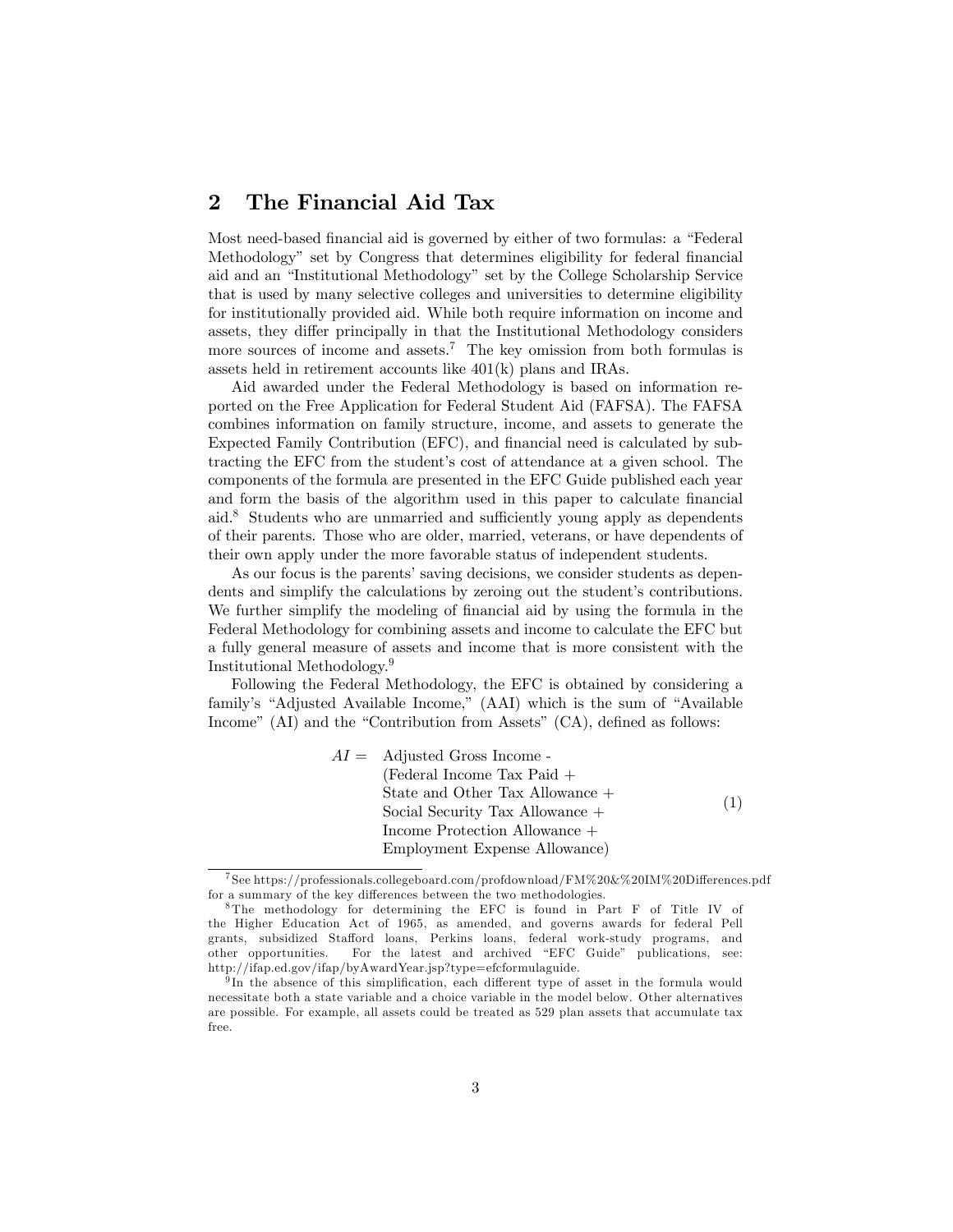$CA = Max(0, 0.12 \cdot (Assets - Asset Protection Allowane))$  (2)

$$
AAI = k \cdot AI + j \cdot CA \tag{3}
$$

Available Income begins with the parents' adjusted gross income (AGI) from their tax return and subtracts allowances based on other payments that a household would make in order to earn that income. As implemented below, AGI is just the sum of labor income and asset income, and federal income taxes paid are approximated by a simplified version of the federal tax schedule based on that income. Marginal tax rates under this schedule range from 10 percent at very low levels of income to 39:6 percent at the highest income levels. Other allowances are made for State and Other Taxes, Social Security Taxes, Employment Expenses, and Income Protection. Each of these other allowances is as specified in the EFC Guide, with a state tax allowance of 4.5 percent chosen to reflect the middle of the distribution of state tax rates.<sup>10</sup>

The Contribution from Assets is zero if assets do not exceed the Asset Protection Allowance specified in the EFC Guide and 12 percent of any excess of assets over that allowance otherwise. These two components are added together in Equation  $(2)$  to obtain AAI. In Equation  $(2)$ , the scalars k and j are both equal to 1 but could be altered in simulations of alternative financial aid formulas. Given AAI, the EFC is calculated as:

$$
EFC = 0.22 \cdot Min (14,600, Max (AAI, -3,409)) +\n0.25 \cdot Max (0, Min (AAI, 18,400) - 14,600) +\n0.29 \cdot Max (0, Min (AAI, 22,100) - 18,400) +\n0.34 \cdot Max (0, Min (AAI, 25,900) - 22,100) +\n0.40 \cdot Max (0, Min (AAI, 29,600) - 25,900) +\n0.47 \cdot Max (0, AAI - 29,600)
$$

The EFC is a piecewise-linear spline in AAI with marginal conversion rates that increase progressively from 22 to 47 percent. Two aspects of these formulas are noteworthy. First, the top marginal conversion rate of 0:47 is reached at a fairly low level of AAI, or \$29,600 in the 2012-2013 formula used below. Second, while the marginal conversion rates of 12 percent in Equation (2) and  $22 - 47$ percent in Equation (4) have stayed the same over the years, the various nominal amounts in Equation (4) and the dollar values in the allowances in Equations  $(1)$  and  $(2)$  have increased over time. The modeling framework below fixes these dollar values in real terms based on the 2012-2013 formula.

Table 1 shows the EFCs that result from these formulas for a range of income and assets. For illustrative purposes, these calculations use the allowances for a married couple with one parent working and one child in college in which the

 $10$  The income and payroll taxes are based on the formulas in place in 2013. A payroll tax of 6.2 percent for the employee's share of Social Security is levied on pre-tax labor income up to a maximum taxable earnings limit of \$113,700, and an analogous Medicare payroll tax of 1.45 percent is levied on all such income.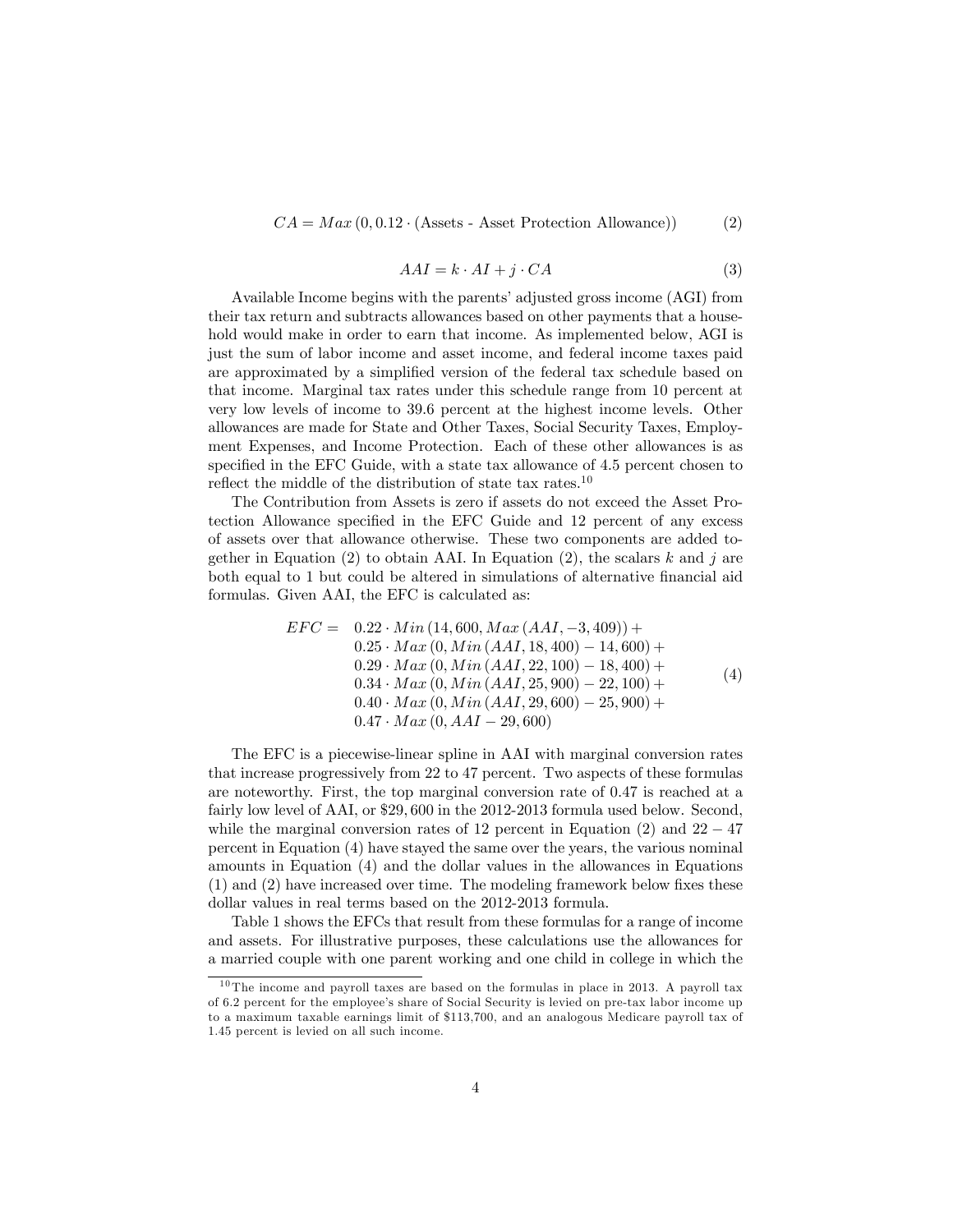older parent is 45 years old. The table shows that the EFC is monotonically increasing in both assets and income. The EFC remains at zero for combinations of income and assets that do not exceed the various allowances.<sup>11</sup> At any college using the Federal Methodology to allocate aid, any EFC that fell below the costs of attendance would make the student eligible for Önancial aid, potentially up to the difference between those costs and the EFC if the institution committed to meet full demonstrated need. For the highest values of income and assets, the EFCs exceed the costs of attendance even at the most expensive colleges, resulting in no financial aid. $12$ 

Table 2 presents the implied marginal tax rates on income inherent in the EFC amounts in Table 1. Each cell holds the asset level constant (at the value specified in the row heading) and then calculates the incremental change in the EFC for a \$15; 000 increase in labor income. At low levels of income and assets, at which the EFC is zero, the implied marginal tax rates are also zero. Once they become positive, marginal tax rates can be as high as 40 percent. The intuition from Equations (1) and (4) is that the implied marginal tax rate is the conversion rate, up to 0:47, multiplied by one minus the marginal income tax rate on labor income. Recognizing that the marginal tax rate includes Social Security and Medicare payroll tax rates, the numbers in the table might be  $0.47 \cdot (1 - 0.35) = 0.3055$ , or about 30 percent. Lower rates obtain at higher income levels for which the combined state and federal taxes are higher, despite the decline in the payroll tax at the maximum taxable earnings limit. Higher or lower rates may occur at lower income levels for which the marginal labor income tax rates may be lower but the marginal conversion rates are also lower.

These marginal tax rates are in addition to the marginal income tax rates from the payroll tax, federal income taxes, and state income taxes, implying potentially high combined tax rates on labor income during the years in which parents have children in college. This possibility is noted but not explored in Feldstein (1995). Using cross-sectional regressions of actual financial aid awards, Dick and Edlin (1997) estimate lower income-sensitivity of financial aid than these theoretical predictions, noting that actual awards are typically not as progressive as the formulas imply.

Table 3 shows the implied marginal tax rates on assets inherent in the EFC formula. Analogous to Table 2, each cell of Table 3 holds labor income constant (at the value specified in the column heading) and then calculates the incremental change in the EFC for a given (here, \$20; 0000) increase in assets. Over most of the table, the implied marginal tax rate on assets is about 7 percent. This "asset tax" comes from two sources. The first is in Equations  $(2)$  and  $(4)$ , in which 12 percent of assets are available and are converted at rates up to 47

 $11$  The formula used to generate the table ignores the Simplified Needs Analysis in the Federal Methodology that excludes assets from the EFC calculation for low-income households. This likely understates the insurance value of financial aid for households with low permanent income.

 $12$  The EFC is divided by the number of children in college, so with more children in college (and adjusting for the impact of more children on the income allowance) there would be the possibility of financial aid even at these income and asset levels.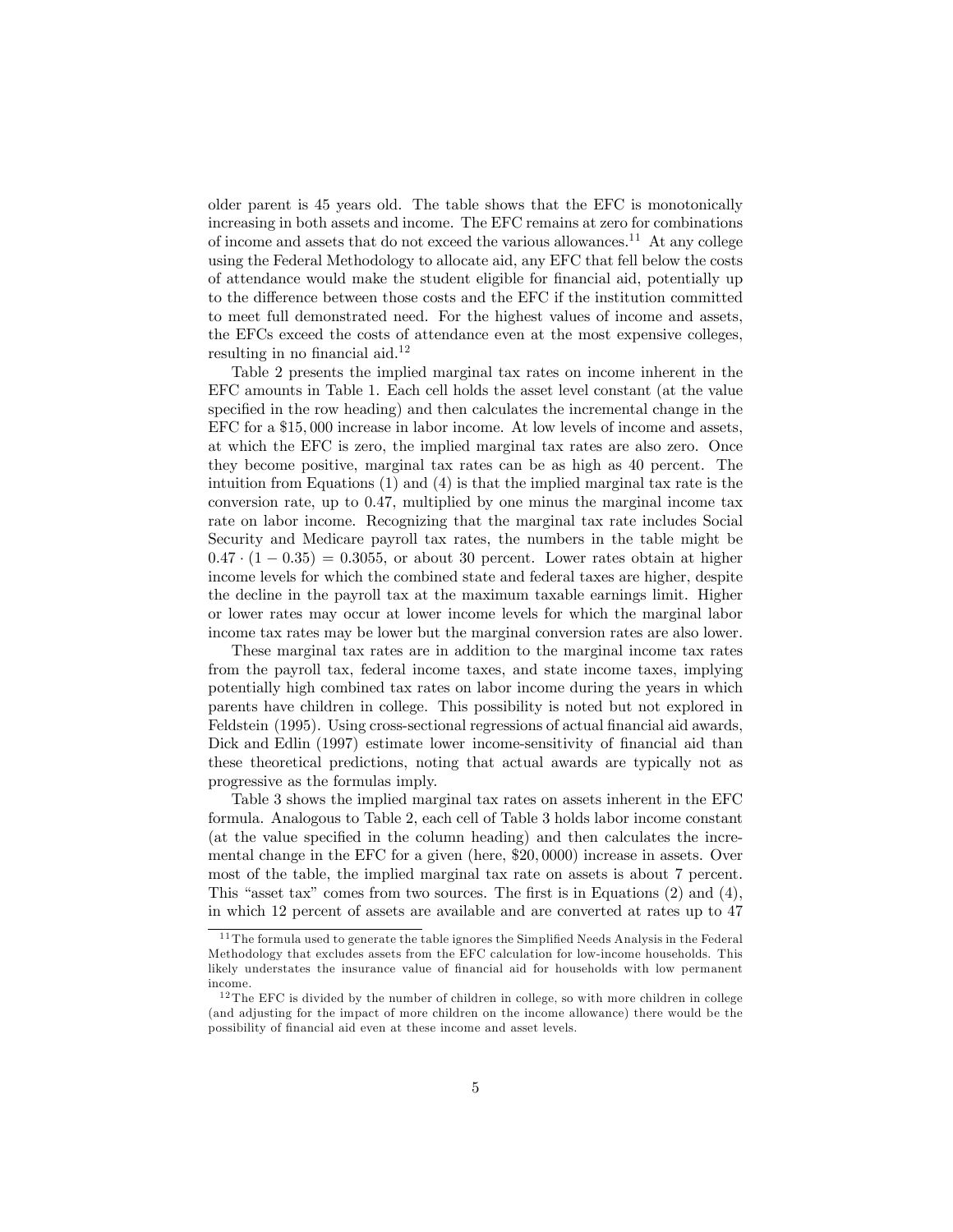percent:  $0.47 \cdot 0.12 = 0.0564$ . The second is in Equations (1) and (4), in which the assets generate income, net of taxes on that income at the federal and state levels, and then are converted at rates up to 47 percent. With a 3 percent rate of return and a 30 percent combined marginal income tax rate on asset income, this would yield an additional  $0.47 \cdot 0.03 \cdot (1 - 0.3) = 0.0099$ . Combining these two components gives approximately the 7 percent figure found in much of the table. Lower rates obtain at higher income levels for which the combined state and federal taxes are higher and at lower income levels for which the marginal tax rates may be lower but the marginal conversion rates are also lower.

An implied marginal tax rate of 7 percent may not seem too high, but it is important to note that it applies in each successive year of college attendance to the remaining assets. Thus, a dollar of assets at the start of college is reduced by 0.07  $\left[1 + (1 - 0.07) + (1 - 0.07)^2 + (1 - 0.07)^3\right] = 0.252$ , or about 25 percent over four years in college. Thus, the Önancial aid formula levies a substantial tax on assets over a broad range of income and asset combinations.<sup>13</sup>

These implied marginal tax rates on assets are the impetus for the empirical literature that has estimated whether households respond to the asset tax by saving less. The literature starts with Feldstein (1995), who estimated a reduction of about 50 percent in asset accumulation due to the financial aid tax. His estimation sample was a cross-section of 161 households in the Survey of Consumer Finances 1986. Long  $(2003)$  argues that a household's estimate of the implicit tax on assets that would discourage saving is more complicated than suggested in Feldstein (1995) and in Table 3, noting that it depends on factors such as the likelihood of children going to college, the expected cost of college (since the marginal tax rate is zero if the EFC exceeds the cost of attendance), and the possibility that the college does not meet all need, in which case an additional dollar of assets will reduce unmet need rather than financial aid. His methodology generates smaller taxes at the margin and no correlation between those marginal tax rates and asset accumulation. Later studies by Monks (2004) using the National Longitudinal Study of Youth and Reyes (2008) using the Panel Study of Income Dynamics find weak evidence consistent with lower asset accumulation, but at magnitudes much less than Feldstein  $(1995)$ .<sup>14</sup>

The implied marginal tax rates on both income and assets in Tables 2 and 3 are also the source of the insurance value of Önancial aid. As was noted by Eaton and Rosen (1980), even a simple proportional income tax in which the proceeds are redistributed as a lump sum will raise welfare when income is uncertain. As with the prior literature on the disincentive effects of the asset tax, the degree of insurance in the financial aid formula depends on whether the college commits to provide financial aid equal to the difference between the costs

<sup>13</sup> These estimates for the asset tax are broadly consistent with those of Dick and Edlin (1997), who estimated marginal asset tax rates of up to 30 percent using cross-sectional data from the 1987 National Postsecondary Student Aid Survey.

 $14$ The implicit tax on income in the financial aid formula has received no consideration to date as a source of economic distortions. Handwerker (2011) uses the Health and Retirement Study to show that parents delay retirement while paying for a child's college education. She finds little evidence that paying for a child's education has any impact on work intensity for those who are working.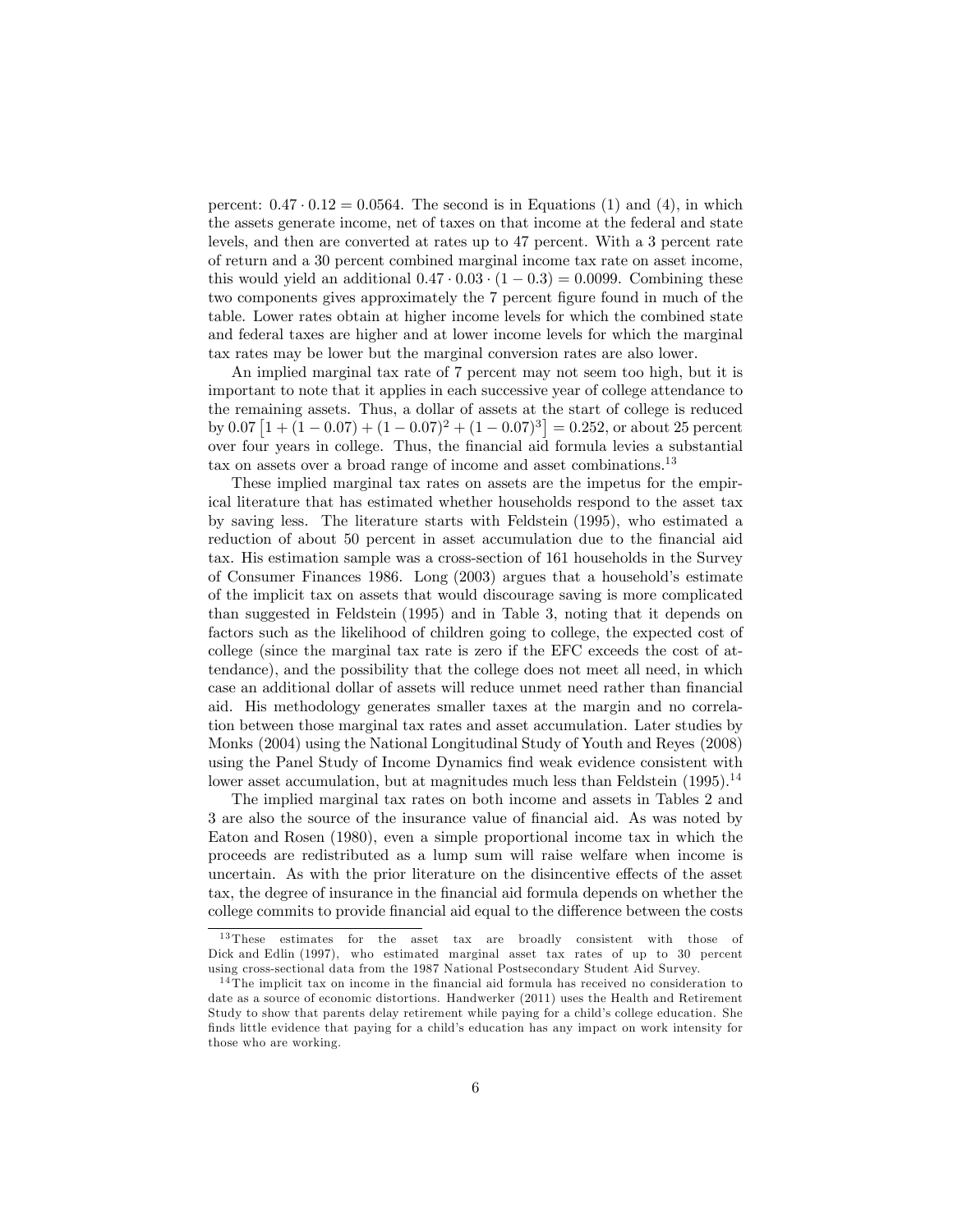of attendance and the EFC. This is assumed in the analysis below and is true of the most well funded colleges and universities, for which the analysis in general is most applicable. However, this issue is not as critical for the insurance value of Önancial aid as it is for the disincentives of the asset tax. Even if there may be some income or asset ranges over which an institution may not boost financial aid dollar-for-dollar with demonstrated need, generating lower marginal tax rates than in Tables 2 and 3, the insurance provided on the inframarginal need is still present.

# 3 Stochastic Life-Cycle Model of Consumption and Labor Supply

This section presents a stochastic, life-cycle model of consumption and labor supply in which the traditional retirement motive for saving is augmented by a precautionary motive to save against income uncertainty and a potential need to pre-fund a child's college education. We begin by specifying the model fully, followed by a discussion of the solution method, and conclude with a justification for the parameters chosen.

#### 3.1 Model Specification

The basic structure of the model is that in each period of life, s, the household chooses values of consumption,  $C_s$ , and labor,  $L_s$ , as functions of the two state variables in the model, current assets,  $A_s$ , and labor income from fulltime work,  $Y_s$ . The individual's value function in period t,  $V_t(A_t, Y_t)$ , is defined as:

$$
V_t(A_t, Y_t) \equiv \max_{\{C_s, L_s\}} E \sum_{s=t}^T \beta^{s-t} \left( u(C_s) + \theta v(L_s) \right) \tag{5a}
$$

$$
u(C) = \frac{C^{1-\gamma}}{1-\gamma} \tag{5b}
$$

$$
v(L) = \frac{(\bar{L} - L)^{1-\mu}}{1-\mu} \tag{5c}
$$

$$
\hat{Y}_s = Y_s \left(\frac{L_s}{L^F}\right) \tag{5d}
$$

$$
X_s = A_s + \hat{Y}_s - h\left(\hat{Y}_s\right) - z_s\left(A_s, \hat{Y}_s\right) \tag{5e}
$$

$$
A_{s+1} = (1+r)(X_s - C_s) - g(\hat{Y}_s + r(X_s - C_s))
$$
 (5f)

$$
A_s \geq 0, \forall s \tag{5g}
$$

$$
L_s^{\min} \le L_s \le L_s^{\max}, \forall s \tag{5h}
$$

The value function is equal to the sum of the expected utility of consumption and leisure in each period from the current period  $t$  to the final period  $T$ ,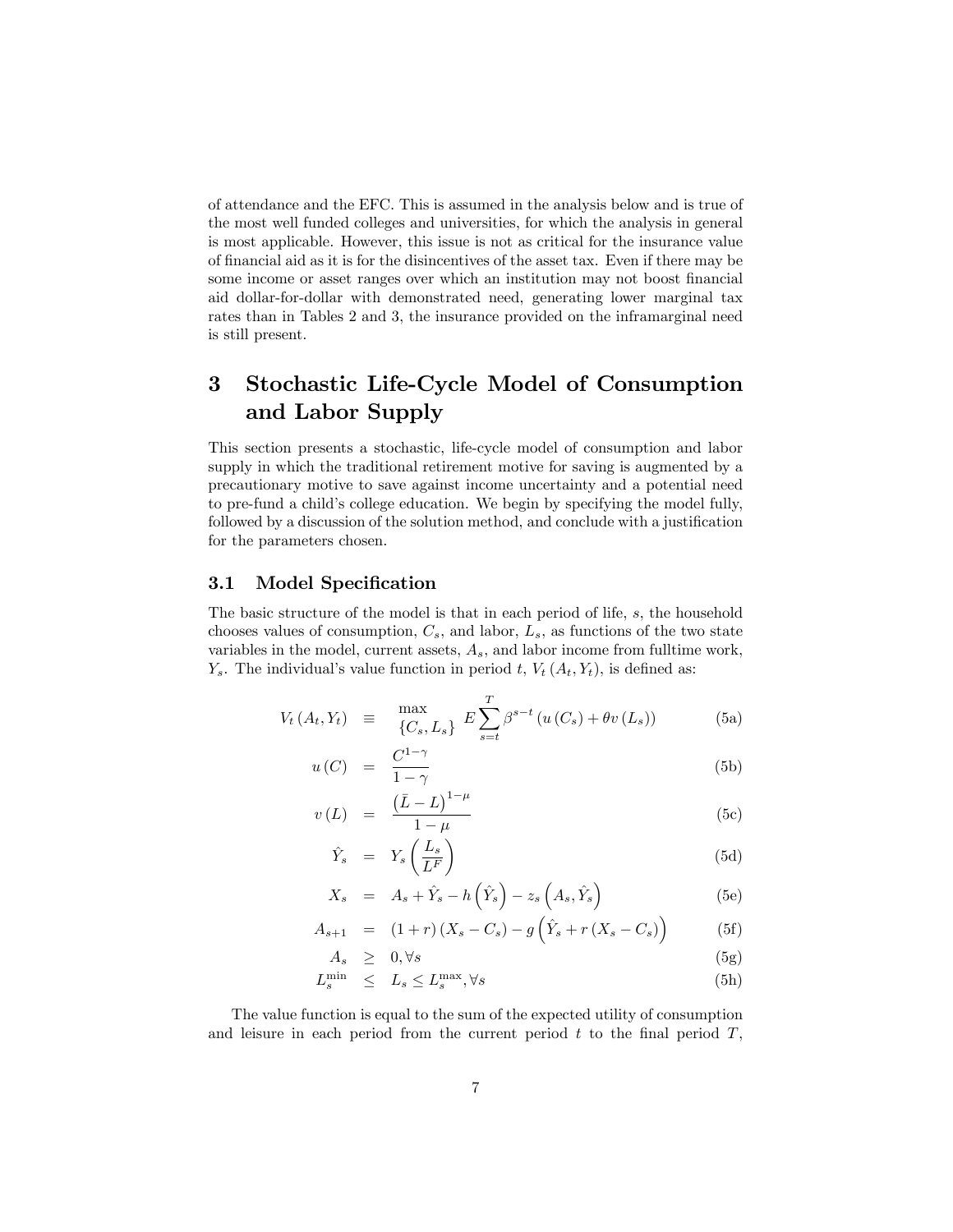discounted by a factor of  $\beta$  each period.<sup>15</sup> The discount factor governs the utility tradeoff across periods  $-$  values closer to 1 reflect greater patience. The utility of consumption each period shown in Equation (5b) is assumed to take the Constant Relative Risk Aversion (CRRA) form, where  $\gamma$  is the coefficient of relative risk aversion. With a utility function such as CRRA that has a convex marginal utility function (i.e.  $u'''(C) > 0$ ), there is a precautionary motive for saving, and greater uncertainty in the income process will induce greater saving.<sup>16</sup> In Equation (5c), leisure is defined as the difference between a time endowment,  $\overline{L}$ , and the amount of labor supplied, L.The parameter  $\theta$ governs the relative weight placed on the utilities of consumption and leisure each period. The functional form for the utility of leisure is the same as for consumption, with curvature parameter,  $\mu$ .

Equation (5*d*) defines labor income,  $\hat{Y}_s$ , as a function of fulltime income,  $Y_s$ , and the labor choice,  $L_s$ , scaled by an amount,  $L^F$ , such that if the household worked exactly,  $L^F$ , its labor income would be  $Y_s$ . We can think of the ratio  $\left(\frac{L_s}{L^F}\right)$  as the fraction of a fulltime year worked or, alternatively, of the ratio  $\left(\frac{Y_s}{L^F}\right)$ as an annual wage at which the household is compensated for each unit of labor,  $L<sub>s</sub>$ . Equation (5e) defines the concept of "cash on hand" that is available to finance consumption and income taxes each period. To obtain cash on hand,  $X_s$ , assets are augmented by labor income but reduced by payroll taxes,  $h\left(\hat{Y}_s\right)$ , and costs of college attendance,  $z_s\left(A_s, \hat{Y}_s\right)$ , which may depend on assets and labor income through the financial aid formula described in Equations  $(1) - (4)^{17}$ The term,  $z_s(A_s, \hat{Y}_s)$ , can also incorporate the impact on cash on hand of loans taken out to fund educational expenses.<sup>18</sup>

Equation  $(5f)$  shows how assets accumulate from one period to the next. Cash on hand is used to finance both consumption and the income taxes,  $g\left(\hat{Y}_s + r\left(X_s - C_s\right)\right)$ , that are due based on capital income and labor income.

 $15$  In addition to the additive separability of consumption and leisure, the specification for the value function and the within-period utility makes two simplifying assumptions. The first is that there is no adjustment to the argument of the utility function for the size of the household, even after the child has left for college. The second is that there is no mortality risk and thus no accidental bequests. Further, there is no planned bequest motive. See Samwick (2010) for a similar model that includes mortality risk and bequest motives.

<sup>&</sup>lt;sup>16</sup> The use of the CRRA utility function is standard in both the empirical and theoretical literature on precautionary saving. CRRA utility means that a consumer remains equally willing to engage in gambles over a constant proportion of current wealth as wealth increases. An alternative, and perhaps more realistic assumption, might be that the consumer will accept larger proportional risks as wealth increases. See Kimball (1990) for a discussion and derivation of the key results for precautionary saving.

<sup>&</sup>lt;sup>17</sup> The payroll tax includes coverage for disability insurance, but the impact of disability is not modeled in this paper. See Chandra and Samwick (2008) for a similar model that incorporates the risk of disability.

<sup>&</sup>lt;sup>18</sup>We do not include the income tax deduction for tuition and fees, for which households can claim a deduction of the lesser of tuition and fees or \$4,000 (\$2,000) if their MAGI is less than \$130,000 (\$160,000) for those married filing jointly (or half those thresholds for single filers). Hoxby and Bulman  $(2016)$  find no evidence that the post-secondary tax deduction affects college-going behavior or other aspects of college financing.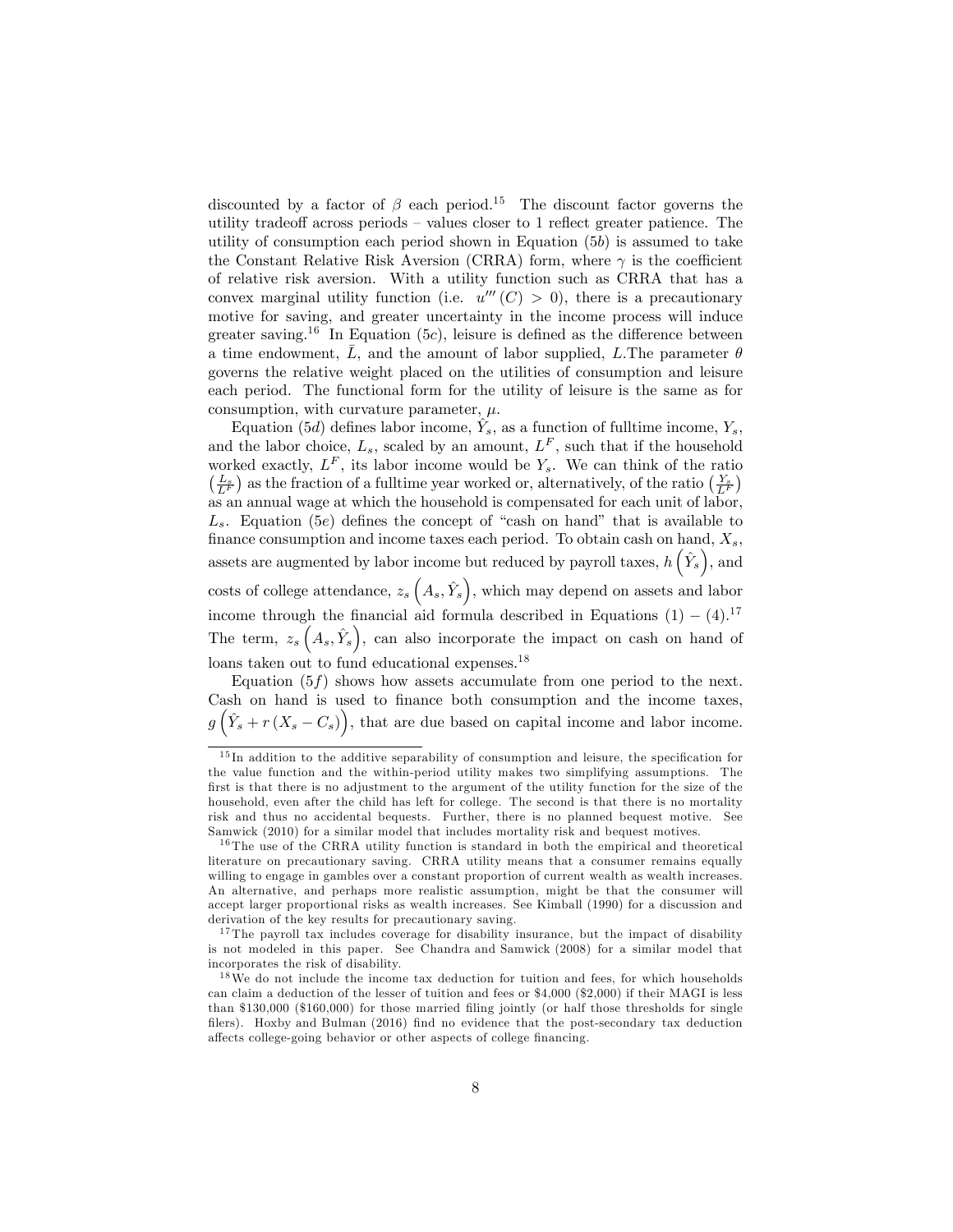To avoid the complexity of an additional state and choice variable, the portfolio decision is restricted to a single riskless asset paying a return, r, each period. Thus, the amount of saving is  $X_s - C_s$ , and capital income is just  $r(X_s - C_s)$ . The household's taxes are calculated based on the 2013 tax schedule for a married couple with one child who does not itemize deductions and receives all capital income as interest or dividends rather than capital gains. Payroll taxes are assumed to be paid as the labor income is earned, prior to the consumption decision each period. Since income taxes depend on capital income and thus the outcome of the consumption decision during the period, they are assumed to be paid at the end of the period.

The last two elements of Equation (5) are the constraints on the optimal choices. Equation (5g) is the liquidity constraint, which requires assets,  $A_s$ , to be positive in each period  $-$  the individual cannot borrow against future income to finance current consumption. This is a simplification that nonetheless acknowledges the credit constraints that prevent individuals from borrowing too heavily against future income outside of a secured or collateralized relationship.<sup>19</sup> Equation (5h) imposes minimum,  $L_s^{\min}$ , and maximum,  $L_s^{\max}$ , constraints on labor supply. In retirement,  $L_s = L^F = L_s^{\min} = L_s^{\max}$ , by assumption and without loss of generality.

The processes that describe the uncertainty in and evolution of fulltime income are as follows.

Before retirement:

$$
\ln(Y_s) = \ln(P_s) + u_s \tag{6a}
$$

$$
\ln(P_{s+1}) = \nu_s + \ln(P_s) \tag{6b}
$$

$$
u_{s+1} = \rho u_s + \varepsilon_{s+1} \tag{6c}
$$

$$
\varepsilon_{s+1} \sim i.i.d. N(0, \sigma^2)
$$
 (6d)

At retirement:

$$
Y_{s+1} = RR \cdot Y_s \tag{7}
$$

After retirement:

$$
Y_{s+1} = Y_s \tag{8}
$$

Prior to retirement, the natural log of fulltime income is equal to the natural log of permanent income,  $P_s$ , plus a shock to income,  $u_s$ , that follows an AR(1) process. Permanent income is assumed to grow at a deterministic annual rate of  $\nu_s$ , which may vary over time. The innovations to that AR(1) process are assumed to be independently and identically drawn from a normal distribution with mean zero and variance  $\sigma^2$ <sup>20</sup> In this model, the individual retires at a

 $19$  The outcomes of the model are not greatly affected by allowing a fixed amount of unsecured borrowing. It also imposes the liquidity constraint directly, rather than including a much higher rate for borrowing that would discourage but not prohibit large amounts of unsecured borrowing. See Hurst and Willen (2007) for an analysis of consumption with a richer modeling of credit constraints.

 $^{20}$ In the simulations, the mean of the shock to the level (not log) of income is normalized to be one in all periods.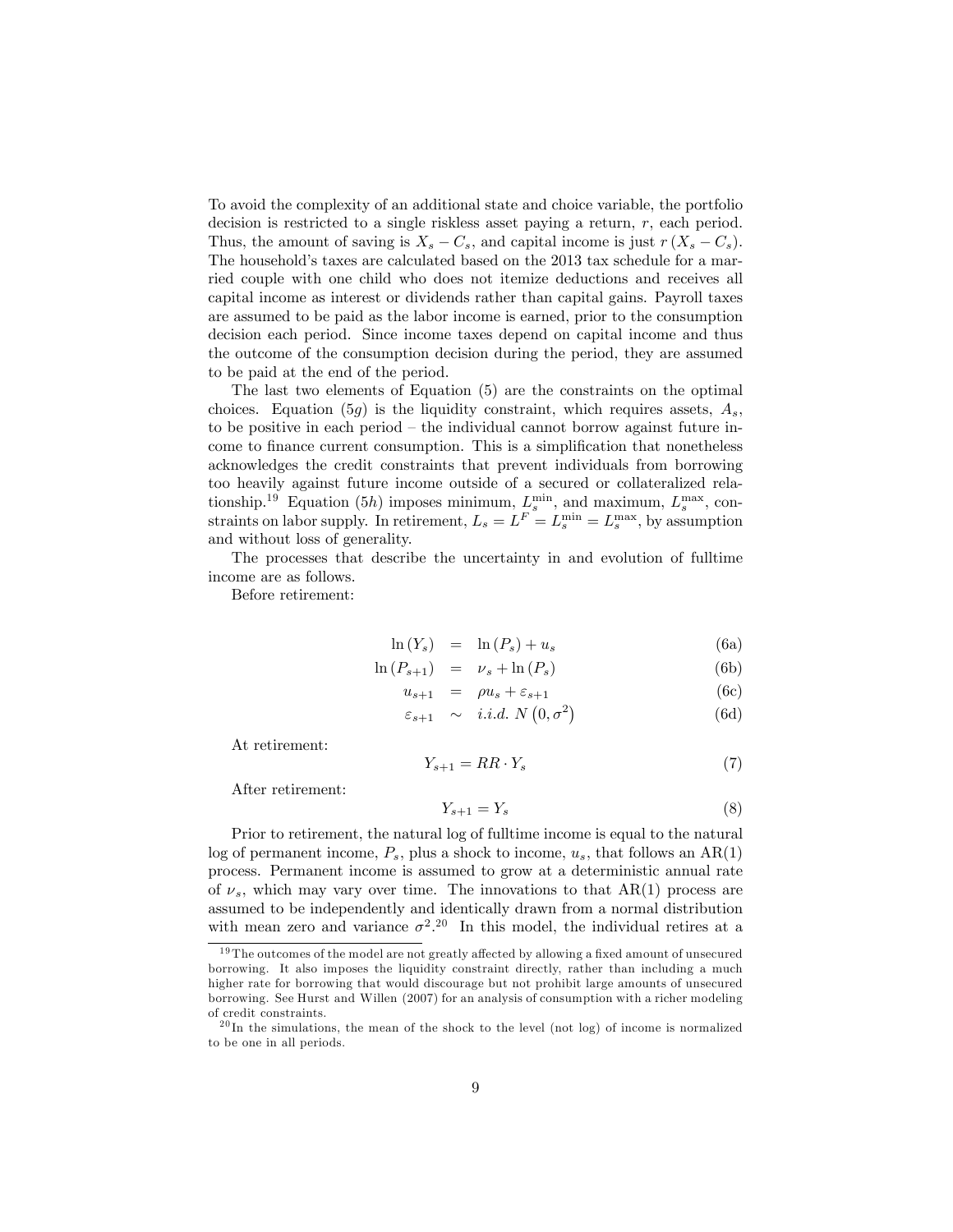planned date that is known from the beginning of the working life. By assumption, there is also no impact of labor supply,  $L_s$ , on any current or future value of fulltime income. At retirement, fulltime income falls by a factor  $(1 - RR)$ , where  $RR$  is the replacement rate. This replacement rate is meant to capture the income from Social Security, as it is assumed that if the household has an employer-provided pension, it is not a defined benefit plan and would those be captured in  $A_t$ <sup>21</sup>

#### 3.2 Solution Method

The solution method for stochastic optimization problems with multiple state and control variables is discussed in detail in Carroll (2012). As a dynamic programming problem, Equation (5a) can be written recursively for any period t as:

$$
V_t(A_t, Y_t) \equiv \frac{\max}{\{C_t, L_t\}} u(C_t) + \theta v(L_t) + \beta E_t \left[ V_{t+1}(A_{t+1}, Y_{t+1}) \right] \tag{9}
$$

The optimization proceeds backwards through time, from period  $T$  to the first period, generating a series of rules for consumption and leisure that determine optimal consumption and leisure as a function of the state variables in that period. In periods before retirement that have both a leisure choice and a consumption choice, the period-by-period solution to Equation (9) can be found by solving a system of two first order conditions (one for  $C_t$  and one for  $L_t$ ) and three constraints in Equations (5g)  $-$  (5h). Thus, it is a system of 5 equations in 5 variables (the two choice variables plus the three Lagrange multipliers). To simplify the solution, we break each within-period problem into two subperiod problems, with the leisure choice occurring in the first sub-period and the consumption choice occuring in the second sub-period.

More formally, we define the two sub-period problems in period  $t$  as follows. In the first sub-period, the household chooses labor supply,  $L_t$ , according to:

$$
VL_t(A_t, Y_t) \equiv \max_{L_t} \theta v(L_t) + VC_t(X_t, Y_t)
$$
 (10a)

$$
\hat{Y}_t = Y_t \left( \frac{L_t}{L^F} \right) \tag{10b}
$$

$$
X_t = A_t + \hat{Y}_t - h\left(\hat{Y}_t\right) - z_t\left(A_t, \hat{Y}_t\right) - g\left(\hat{Y}_t\right) \tag{10c}
$$

$$
L_t^{\min} \le L_t \le L_t^{\max} \tag{10d}
$$

<sup>21</sup> These modeling choices for income are designed to avoid additional state variables and choices unrelated to the college savings decision. A richer model would include the risk of involuntary retirement due to health or other reasons and a choice over the retirement age based on economic factors. It would also be possible to include a better approximation of the Social Security benefit formula, at the cost of additional complexity in the model.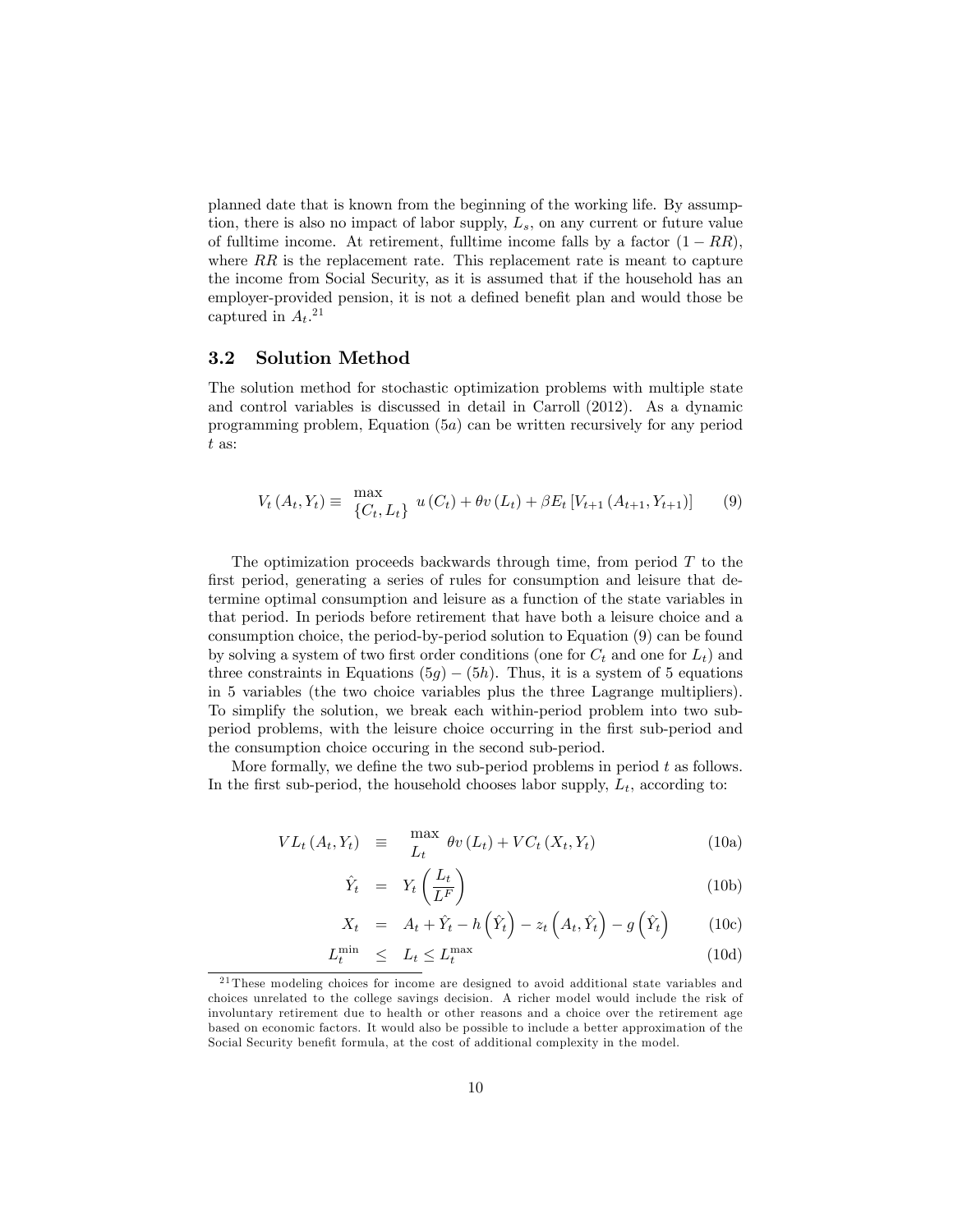In the second sub-period, the household chooses consumption,  $C_t$ , according to:

$$
VC_t(X_t, Y_t) \equiv \max_{C_t} u(C_t) + \beta E_t \left[ VL_{t+1}(A_{t+1}, Y_{t+1}) \right] \tag{11a}
$$

$$
A_{t+1} = (1 + r(1 - g'(Y_t)))(X_t - C_t)
$$
\n(11b)

$$
A_{t+1} \geq 0 \tag{11c}
$$

In Equations (10) and (11),  $VL_t(A_t, Y_t)$  and  $VC_t(X_t, Y_t)$  are the value functions for the labor and consumption sub-period problems, respectively. The main change from the original formulation of the problem in Equation (5) is in the way income taxes are calculated, which must be approximated when there are two sub-periods. In the first sub-period, income taxes are collected on labor income assuming that capital income, which is determined in the second sub-period, is zero. This is the term,  $g\left(\hat{Y}_t\right)$ , in Equation (10c). The income tax function is progressive in labor income, i.e. both  $g' \geq 0$  and  $g'' \geq 0$ . This approximation means that, with capital income set to zero in the Örst subperiod, the marginal tax rate on labor income may be understated. In the second sub-period, income taxes are collected on capital income,  $r(X_t - C_t)$ , at a rate of  $g'(Y_t)$ , as shown in Equation (11b). The income tax on capital income is set equal to the marginal income tax rate based on fulltime income,  $Y_t$ , multiplied by the amount of capital income. The approximations mean that the marginal tax rate is constant at  $g'(Y_t)$  (rather than progressive) and uses the state variable,  $Y_t$ , rather than the prior sub-period's choice variable,  $\hat{Y}_t$ , as the base. This latter simplification is required in order to avoid adding  $\hat{Y}_t$  as an additional state variable in the second sub-period.

In this new formulation of the household's problem, the first-order condition for the labor supply choice in the first sub-period is:

$$
\theta v'(L_t) + \frac{\partial VC_t(X_t, Y_t)}{\partial X_t} \left(\frac{Y_t}{L^F}\right) \left(1 - h'\left(\hat{Y}_t\right) - z_t^Y\left(A_t, \hat{Y}_t\right) - g'\left(\hat{Y}_t\right)\right) \tag{12}
$$
\n
$$
= \mu^{\max} - \mu^{\min}
$$

The first term is the marginal utility of an additional unit of labor supplied, with  $v'(L_t) < 0$ . At an interior optimum, this disutility must be equal in magnitude to the gain in utility that occurs in the second sub-period due to the higher consumption made possible by this additional unit of labor supplied. This utility gain has three components  $-$  the marginal utility of another dollar of cash on hand to start the second sub-period,  $\frac{\partial VC_t(X_t,Y_t)}{\partial X_t}$ ; the pretax "wage" from fulltime work,  $\frac{Y_t}{L^F}$ ; and one minus the marginal tax rates on labor income due to the payroll tax, financial aid formula, and income tax,  $\left(1-h'\left(\hat{Y}_t\right)-z_t^Y\left(A_t,\hat{Y}_t\right)-g'\left(\hat{Y}_t\right)\right).$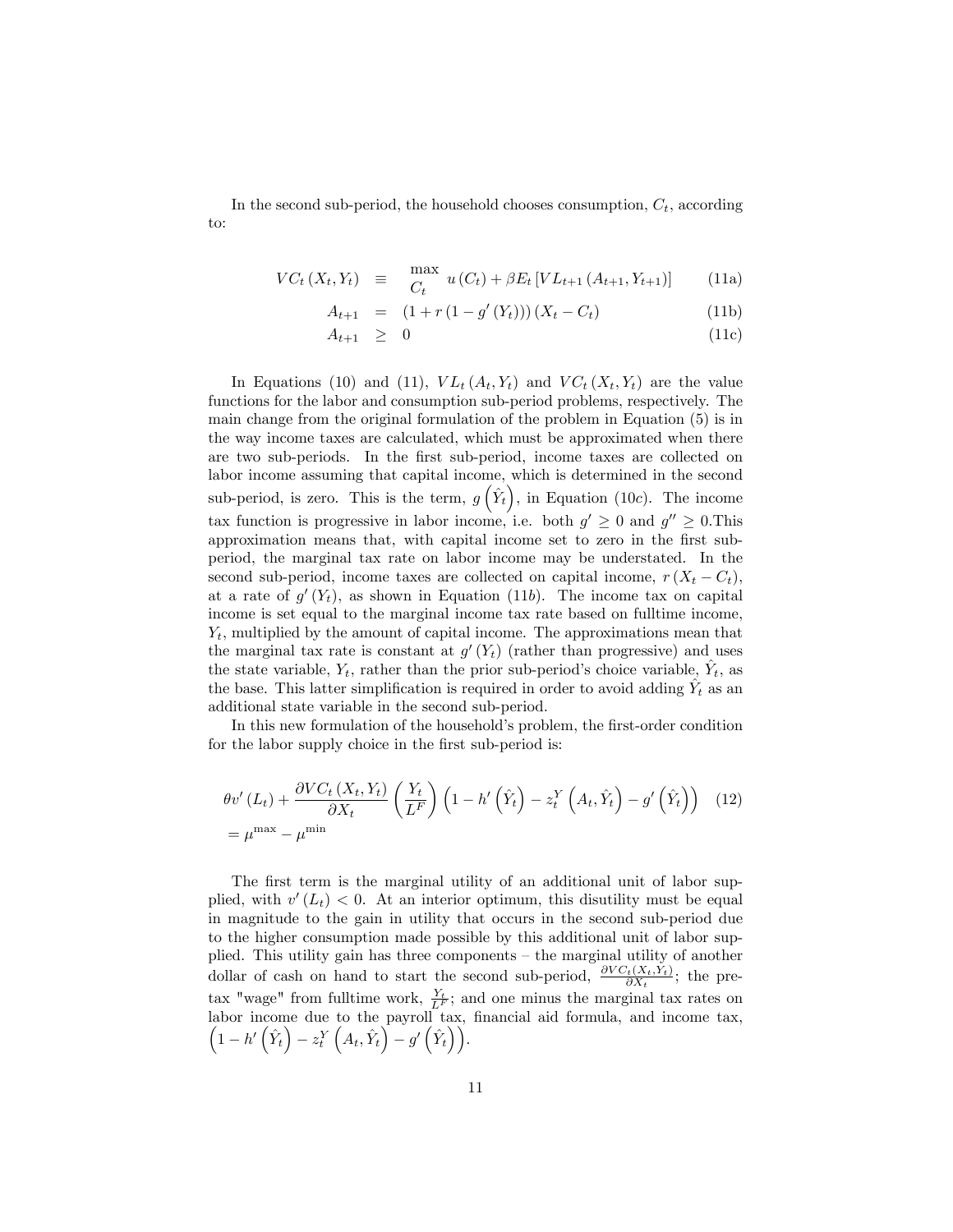The first-order condition for the consumption choice in the second sub-period is:

$$
u'(C_t) - \beta (1 + r (1 - g'(Y_t))) \left( E_t \left[ \frac{\partial V L_{t+1} (A_{t+1}, Y_{t+1})}{\partial A_{t+1}} \right] + \lambda \right) = 0 \quad (13)
$$

The first term in the first-order condition is the marginal utility of an additional dollar of consumption in period  $t$ . The second term is the discounted value of saving that dollar to be used in period  $t + 1$ . The dollar grows by the after-tax interest rate and has a marginal value of  $\frac{\partial V_{Lt+1}(A_{t+1}, Y_{t+1})}{\partial A_{t+1}}$  at that time. This marginal value is uncertain because of the shock to income received in period  $t+1$ . In this expression,  $r \cdot g'(Y_t)$  is the marginal tax on another dollar of saving. The marginal utility of a dollar of assets at time  $t + 1$  is discounted back to period t utility by a factor of  $\beta$ . The difference between the marginal utility of consumption and the marginal utility of assets in the next period is zero at the optimal level of consumption.

We can use the Envelope Theorem to obtain analytical expressions for the  $\partial VC_t(X_t,Y_t)$  $\frac{\partial V_{t}(X_{t},Y_{t})}{\partial X_{t}}$  and  $\frac{\partial V_{t+1}(A_{t+1},Y_{t+1})}{\partial A_{t+1}}$  terms that appear in these first-order conditions. Applying the Envelope Theorem to Equation (11a) yields an expression for  $\frac{\partial VC_t(X_t,Y_t)}{\partial X_t}$ :

$$
\frac{\partial VC_t(X_t, Y_t)}{\partial X_t} = \beta \left(1 + r\left(1 - g'(Y_t)\right)\right) \left(E_t\left[\frac{\partial V L_{t+1}(A_{t+1}, Y_{t+1})}{\partial A_{t+1}}\right] + \lambda\right) \tag{14}
$$

which is equal to  $u'(C_t^*)$  by Equation (13). This substitution can be made in Equation  $(12)$  to get a new first-order condition for the labor supply choice:

$$
\theta v'(L_t) + u'(C_t^*) \left(\frac{Y_t}{L^F}\right) \left(1 - h'\left(\hat{Y}_t\right) - z_t^Y \left(A_t, \hat{Y}_t\right) - g'\left(\hat{Y}_t\right)\right) \tag{15}
$$
\n
$$
= \mu^{\max} - \mu^{\min}
$$

Note that the term,  $z_t^Y\left(A_t, \hat{Y}_t\right)$ , indicates that there is a financial aid tax on earning income while the child is in college. The higher is this financial aid tax, the lower the value of  $L_t$ . Applying the Envelope Theorem to Equation (10a) yields an expression for  $\frac{\partial V L_t(A_t, Y_t)}{\partial A_t}$ :

$$
\frac{\partial V L_t (A_t, Y_t)}{\partial A_t} = \frac{\partial V C_t (X_t, Y_t)}{\partial X_t} \cdot \frac{\partial X_t}{\partial A_t} \qquad (16)
$$
\n
$$
= u' (C_t^*) \left( 1 - z_t^A \left( A_t, L_t^* \left( \frac{Y_t}{L^F} \right) \right) \right)
$$

Advancing this equation to period  $t + 1$  and substituting it into Equation  $(13)$  yields a new first-order condition for the consumption choice: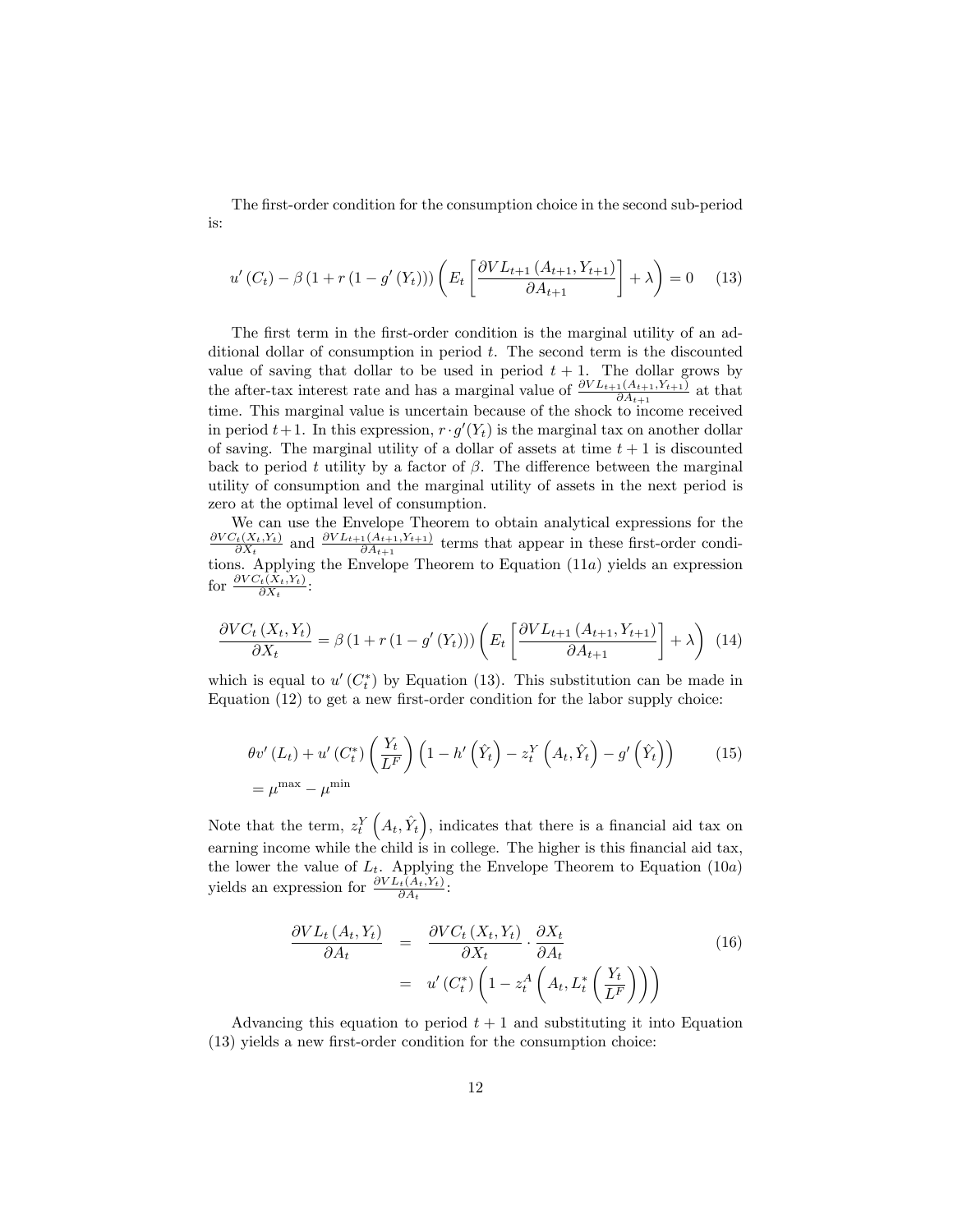$$
u'(C_t) = \beta (1 + r (1 - g'(Y_t))) * \n\left( E_t \left[ u'(C_{t+1}^*) \left( 1 - z_{t+1}^A \left( A_{t+1}, L_{t+1}^* \left( \frac{Y_{t+1}}{L^F} \right) \right) \right) \right] + \lambda \right)
$$
\n(17)

At an interior optimum (i.e. one in which the liquidity constraint in Equation (11c) does not bind and thus  $\lambda = 0$ ), the marginal utility of consumption in period  $t$  is equal to the discounted expected marginal utility of consumption in period  $t + 1$ , accounting for the effects of both the after-tax interest rate in period t and the financial aid tax on assets in period  $t + 1$ ,  $1-z_{t+1}^A\left(A_{t+1},L_{t+1}^*\left(\frac{Y_{t+1}}{L^F}\right)\right)\right)$ . The higher is the financial aid tax, the lower is this term, and thus the higher is the value of  $C_t$  at which the first-order condition will hold.

When the household is in retirement, the only choice each period is for optimal consumption, and there is no remaining uncertainty in the income process. The solution begins in the last period of life,  $T$ , when the problem is trivial because the household simply consumes all of its assets and after-tax income, yielding an optimal value for  $C_T$  as a function of the state variables,  $A_T$  and  $Y_T$ . For all retirement periods prior to the last period of life, optimal consumption (when the liquidity constraint does not hold with equality) is given by a first-order condition analogous to Equation  $(17)$ :

$$
u'(C_t) = \beta (1 + r (1 - g'(Y_t + r (X_t - C_t)))) * (1 - z_{t+1}^A (A_{t+1}, Y_{t+1})) u'(C_{t+1}^*(A_{t+1}, Y_{t+1}))
$$
(18)

Note that the absence of income uncertainty means that there is no expectations operator around the marginal utility of consumption next period. Further, there is no need to approximate the income tax function in retirement periods. Finally, in the application of the model considered below, college expenses are assumed to occur before retirement in the model, so the  $(1 - z_{t+1}^A (A_{t+1}, Y_{t+1}))$ term is always 1 during retirement years. $^{22}$ 

Once the optimal consumption and leisure rules have been obtained, the model can be simulated forward by specifying initial values of the state variables, drawing random shocks to income, and applying the leisure and consumption rules to generate distributions of asset balances in each period. In the simulations below, the model is evaluated using the distributions generated based on  $1,000$  independent random draws of the income profile.<sup>23</sup> The key outcome of

<sup>&</sup>lt;sup>22</sup>When the liquidity constraint that  $A_{t+1}$  cannot be negative is binding, then consumption in period t is given by  $X_t - \frac{g(Y_t)}{1+r}$ .

 $23$  The closest antecedent in the literature is the model of Dick, Edlin, and Emch (2003), who estimate preference parameters for education and saving to determine the asset reductions due to the Önancial aid system and simulate the asset and welfare changes that would result from changes to that system. The saving framework in that paper is based on a non-stochastic life-cycle model and thus cannot measure the insurance value of financial aid.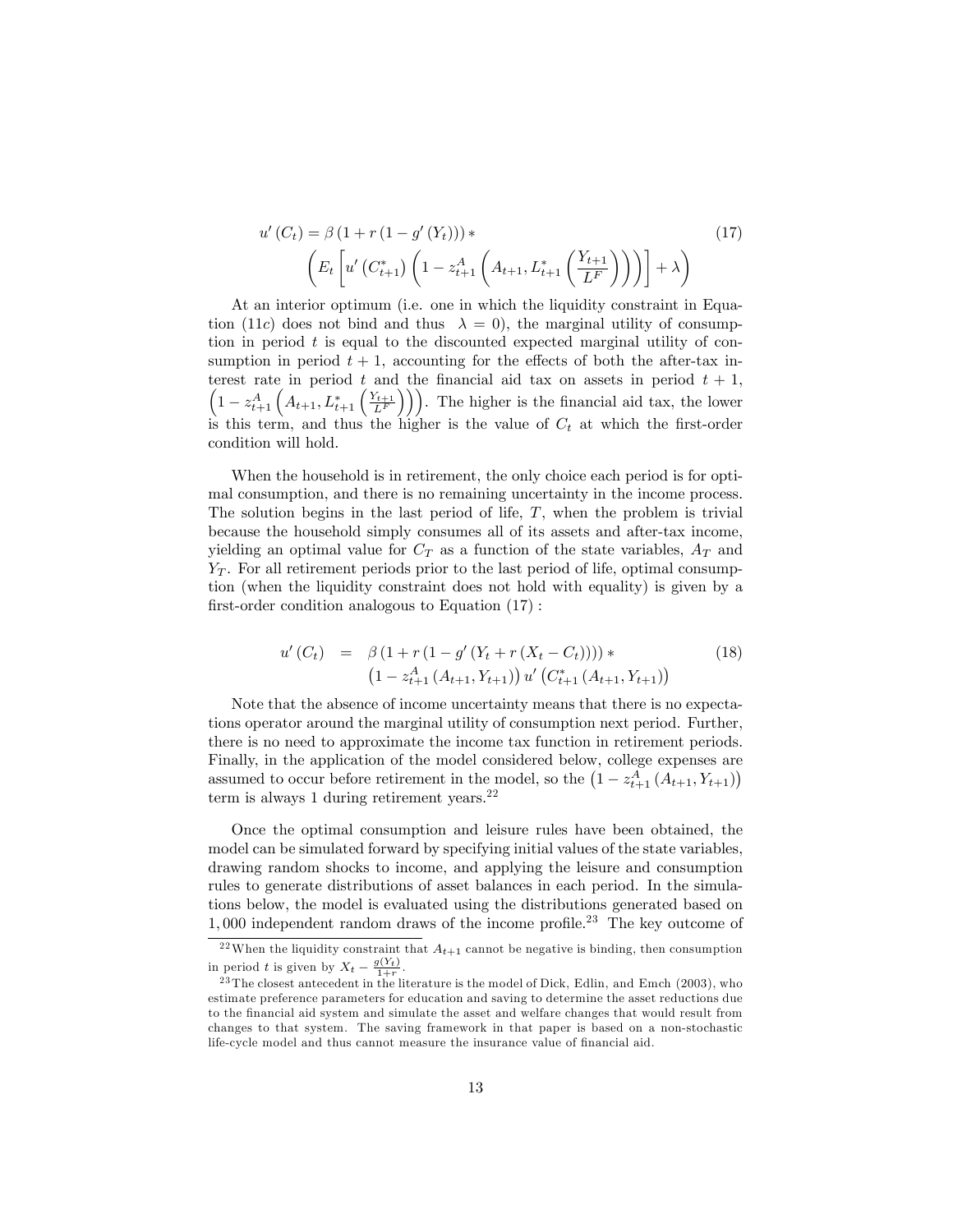the model is a value for the expected value of  $VL_1(A_1,Y_1)$ , computed as the average value of this term across the  $1,000$  income profiles and a starting asset value of zero at the beginning of the work life. This expected value is a metric by which different financial aid systems can be compared, as those with higher values of  $E[V_{L_1}(A_1,Y_1)]$  are the ones in which the household is better off.

#### 3.3 Model Parameterization

Our baseline parameters in Equations (5) - (8)are as follows. Economic life lasts 60 periods, with retirement in the  $40^{th}$  period, corresponding roughly to an adult life of ages  $25 - 85$ . The child is born in the fourth period of economic life, with college starting in the  $22^{nd}$  period. The parameters of the income process are typical of those found in the literature, with deterministic growth of 1.5 percent per year ( $\nu_s = 0.015$ ), a retirement replacement rate of 50 percent  $(RR = 0.5)^{24}$  The stochastic elements of the income process are an AR(1) coefficient of  $\rho = 0.95$  and a standard deviation of the annual income shock of  $\sigma = 0.15^{25}$  The interest rate, r, is 0.03, and the coefficient of relative risk aversion,  $\gamma$ , is set to 3. The curvature of the utility function for leisure,  $\mu$ , is also set to  $3.^{26}$  We treat  $\theta$ , which governs the tradeoff between consumption

<sup>26</sup> The curvature parameter,  $\mu$ , is related to the Frisch elasticity of labor supply. In the macroeconomic literature on consumption and labor supply, the more typical formulation of the disutility of labor is  $v(L) = -\frac{L^{1+\frac{1}{\eta}}}{1+\frac{1}{\eta}}$ , where  $\eta = \frac{v'}{L*v''}$  is the Frisch elasticity of labor supply. In our formulation,  $\eta = \left(\frac{\overline{L}-L}{L}\right)\left(\frac{1}{\mu}\right)$ . With values of  $\overline{L} = 168$  total hours in a week and setting  $L = L<sup>F</sup> = 40$  hours for fulltime work, a value of  $\mu = 3$  corresponds to a value of  $\eta$ of about 1, which is intermediate between the micro- and macro- estimated elasticities found in the literature. See Reichling and Whalen (2012) for a review.

<sup>&</sup>lt;sup>24</sup> The replacement rate of 50 percent is consistent with the calculations in Biggs and Springstead (2008), who use the Social Security Administration's Modeling Income in the Near Term (MINT) model to compute replacement rates from Social Security relative to multiple pre-retirement earning concepts. For our analysis, the "CPI average" method is the natural comparison, as average earnings are measured in real terms. Median benefit replacement rates under this concept are 56 and 53 percent for individuals and couples, respectively, who were age  $64 - 66$  in 2005. There are two reasons why these calculations are higher than our estimate. First, their model indicates that these replacement rates will fall over time (by about a percentage point per decade), and with our household sending kids to college under the 2013 EFC formula, they are about 25 years younger. Second, MINT model used by Biggs and Springstead (2008) considers only earnings up to the Social Security Maximum Taxable Earnings limit, ináating the replacement rate (particularly for households with incomes as high as in our simulations) relative to the replacement rate on total earnings that we use here.

<sup>25</sup> These parameters are based on the estimates in Hubbard, Skinner, and Zeldes (1994), which are standard in the consumption-savings literature. They find  $\rho = 0.95$  for all 3 education groups and roughly  $\sigma = 0.15$  for the middle group, with variance decreasing with education. They also include a  $MA(1)$  term, which we ignore here under the notion that it would capture primarily measurement error. Note that Guvenen (2009) shows that estimates of Equation (6c) on panel data yield values of have  $\rho$  that are upward biased when the parameter  $\nu_s$  in Equation (6b) is constrained to have zero cross-sectional variance. Allowing for this heterogeneity in income profiles lowers the estimate of  $\rho$  to about 0.8 while keeping the standard deviation of the annual shock at 0.15. We consider alternative specifications that modify these parameters below.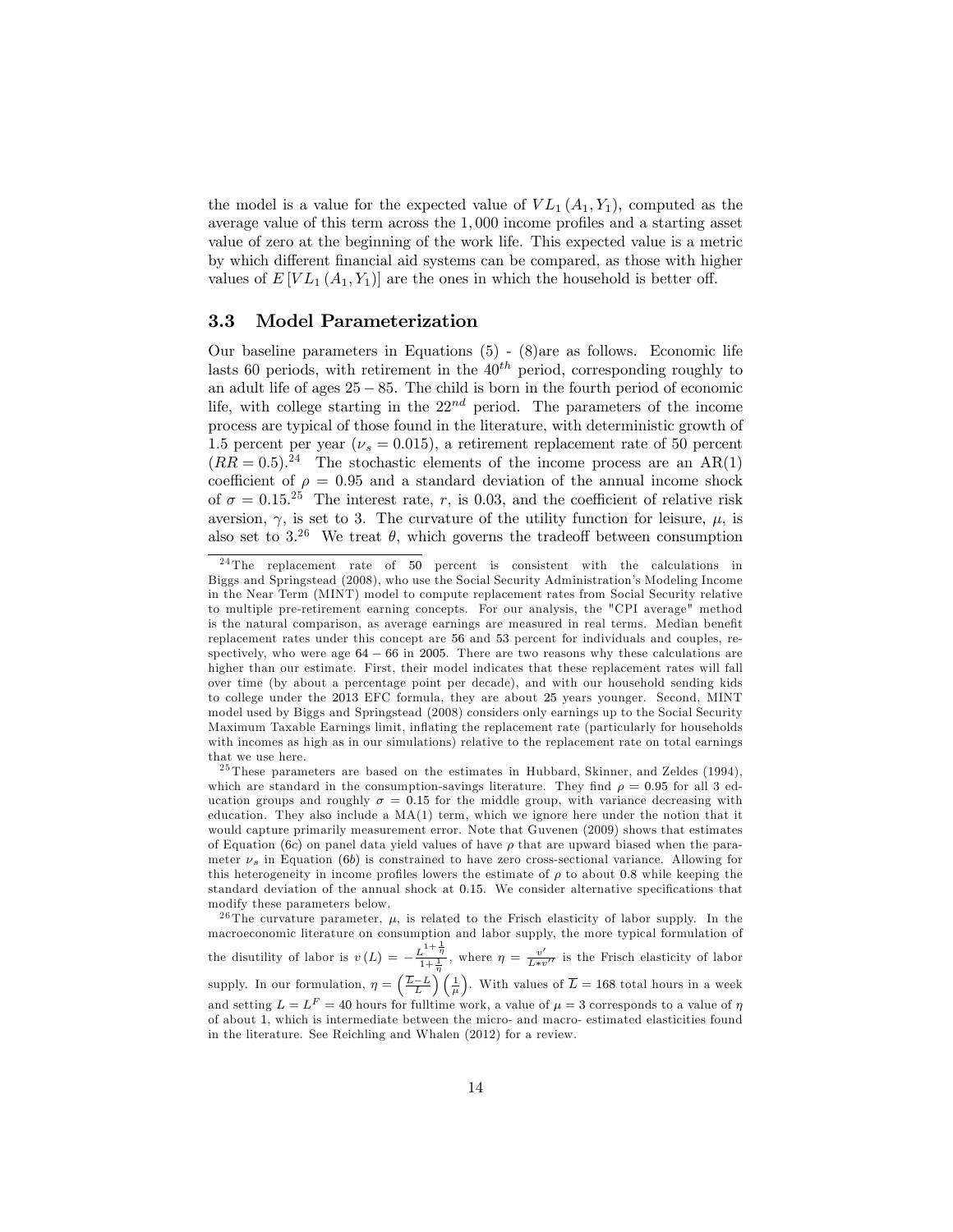and leisure within a period, as a parameter to be calibrated.

Tuition, which serves as the maximum value of the EFC, is \$60; 000, which corresponds to the total costs of attendance at highly selective institutions in 2013, the year we use for our EFC and income tax schedules. In Equation  $(3), i = k = 1$ , in the baseline, to implement the EFC formula as specified. In addition to financial aid offered through the EFC formula, the household is assumed to be able to take out a loan of \$10; 000 per year of college at the riskfree rate of  $r = 0.03$  to be repaid over a period of 20 years. For a patient household, the discount factor,  $\beta$ , is 0.97. Initial assets  $A_1$ , are set to 0. In the simulations of the model, results are presented for a range of  $Y_1$  from \$50,000 to \$200; 000. The sensitivity of the main results to these parameter choices is documented below.

For each set of values of the other parameters in the model, we choose  $\theta$  so that the average value of labor supply during the working years is equal to  $L^F$ . In presenting our results, we set  $L^F = 40$ , corresponding to the number of hours in a fulltime workweek. But the model does not distinguish between different methods of increasing our decreasing work  $-$  it could equally be a secondary earner entering or dropping out of the labor force as it is a primary earner increasing or decreasing hours per week or weeks per year. When the model is solved with variable labor supply, we set  $L_s^{\min} = 35$  and  $L_s^{\max} = 45$  in Equation  $(5h)$ , corresponding to a range of  $\pm 12.5\%$  in labor supply.

Figure 1 summarizes the age profiles of average income, consumption, assets, and college costs for our baseline parameters for a patient household, with  $\beta =$ 0.97. The top panel holds labor supply fixed at  $L^F$ , and the bottom panel allows labor supply to be chosen optimally between  $L_s^{\min}$  and  $L_s^{\max}$ . In Figure 1,  $Y_1 = $100,000$ . Looking first at the top panel, income starts at this amount, and average income grows by 1:5 percent per year before retirement, at which time it falls by 50 percent. The figure shows income net of payroll and income taxes on labor income. Consumption is smoothed from working years into retirement – consumption is below income before retirement and then above income in retirement. Asset accumulation makes this possible, as assets rise to a peak of roughly 4 times pre-retirement income on the eve of retirement. Assets are depleted over the years in which the child is in college and then again, to zero, in the retirement period. Average consumption decreases only slightly during the college years.<sup>27</sup> Over the life cycle, consumption rises as retirement approaches – with  $\beta \cdot (1+r)$  approximately 1, it is the need for precautionary saving that generates the upward-sloping consumption profile.

In the bottom panel, all of the profiles are affected by the ability of the household to vary its labor supply. The flexiblity to increase labor supply later in the working life in response to adverse income draws early in the working life allows the household to have higher consumption in those early years. With higher

<sup>&</sup>lt;sup>27</sup> The smoothness of consumption around the years of college attendance is consistent with the evidence in Souleles (2000), who shows in the Consumer Expenditure Survey that households' non-education consumption does not decrease over the academic year in proportion to college expenditures in the fall. That is, at least over short horizons, the household is able to smooth consumption.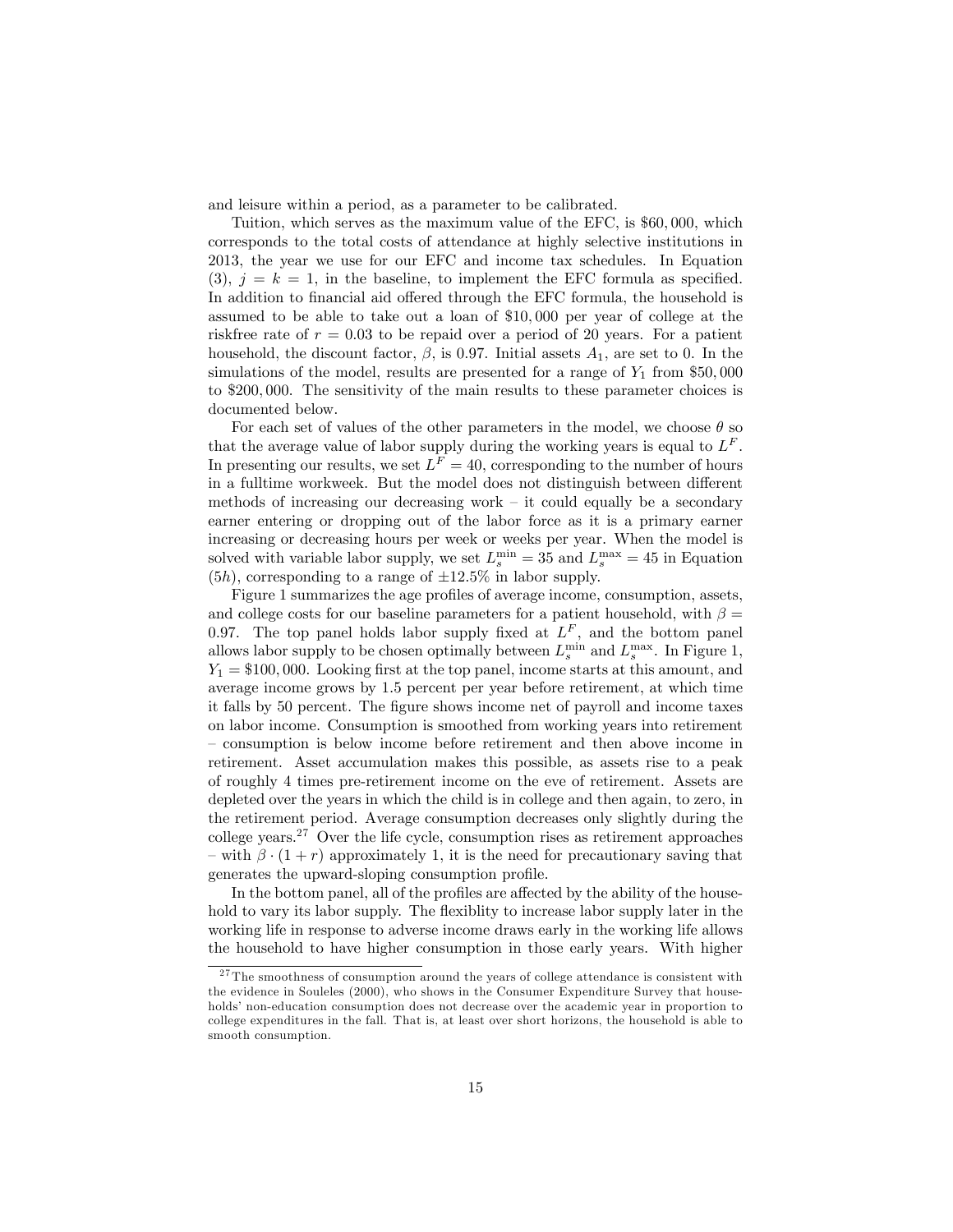early consumption, the household accumulates fewer assets prior to retirement and prior to the college years. By itself, lower asset holding will lower the EFC the family pays for the child to attend college. The EFC is also lowered by the ability of the household to reduce its labor supply during the years when labor income will be included in the EFC calculation. This reduction in labor supply is evident in the income profile in the bottom panel of the figure and is presented in more detail in Table 4. The table shows average labor supply, relative to  $L^F = 40$ , in the periods before, during, and after the college years. Before college, labor supply averages 40:25 but falls to 36:30 during the college years before rising back to 40:67 after college. During college, the likelihood that the household is supplying the minimum amount of labor increases to 69.60 percent. After college, the likelihoods of being at the labor supply minimum or maximum are higher than before college, as continued shocks to income cause the variability of all quantities around the average profiles shown in Figure 1 to increase.

Figure 2 shows the analogous figure for the impatient household, with  $\beta =$  $0.92<sup>28</sup>$  In the top panel, with labor supply fixed, the average income profile is the same as in Figure 1. Due to impatience, asset accumulation is less rapid early in the life cycle. This generates a lower EFC but a decline in assets during the college years nonetheless. Assets peak at less than 2 times preretirement income and are more rapidly spent down in retirement, even as the consumption profile in retirement slopes downward. The comparison between the fixed and variable labor graphs in the two panels of the figure are as they were for the patient household  $-$  early consumption is higher, pre-retirement asset accumulation is lower, and labor supply and consumption both fall during the college years. As shown in Table 4, labor supply for the impatient household shows less variation over the working life than for the patient household, in part because asset accumulation has been lower than for the patient household and affords less of a buffer against income uncertainty.

Table 5 shows the differences in average EFCs and pre-college asset accumulation for the baseline parameters, holding labor supply fixed to better highlight the impact of saving on college costs.<sup>29</sup> Four different parameterizations are shown, with and without income uncertainty for patient and impatient households. In the row for initial income of  $$100,000$ , the first two entries for EFC show that the difference in college costs for the households depicted in the top panels of Figures 1 and 2 is about \$7; 600 per year. Impatient households save less and thus receive more financial aid. The difference is comparable in magnitude for income levels up to  $$150,000$ , after which it begins to taper off. This is the "Önancial aid tax" that has been the focus of the prior literature, as a

 $28$  Carroll (1992) argues for discount factors as low as 0.9 to motivate a Buffer-Stock model of saving in which households maintain a target saving rate rather than accumulate resources for retirement early in their life cycle. Cronqvist and Siegel (2015) use data on identical and fraternal twins to suggest that genetic differences account for about a third of observed differences in savings behavior across individuals.

 $^{29}$  The EFC may differ for each year in college, as income fluctuates and assets are spent or accumulated. The EFC value shown in the table is the equivalent annuity value of the four individual EFCs, using the assumed baseline interest rate of 3 percent.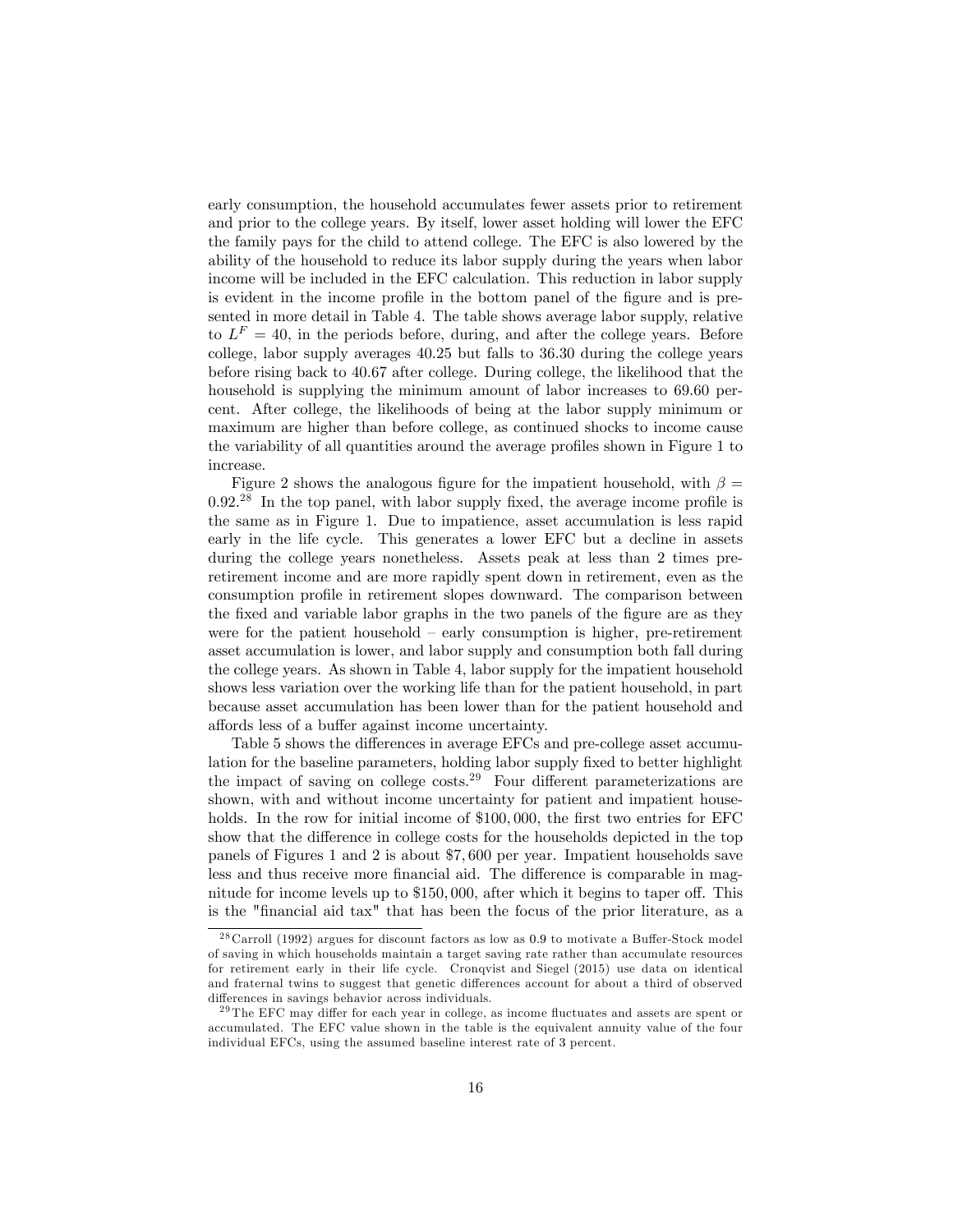greater desire to save for identical income paths yields a higher cost of college.

The right panel of the table repeats the comparisons when there is no income uncertainty. Without uncertainty, the patient household has a lower EFC at low income levels and a higher EFC at high income levels. With no uncertainty, there is no chance that low initial incomes become unusually high in mid-career and result in higher EFCs. Similarly, there is no chance that high initial incomes become unusually low in mid-career and result in lower EFCs. Looking across columns for a given initial income, without large differences in asset accumulation across patient and impatient households, the "Önancial aid tax" is negligible.

### 4 Model Results

This section calculates the insurance value of financial aid by solving the model described in Section 3 under the current Önancial aid formula and an alternative in which Önancial aid does not depend on income or assets. Instead, the college changes the cost of attendance by raising or lowering tuition but giving no other aid. This change effectively converts the potentially distortionary taxes on income and assets in the Önancial aid formula into revenue-equivalent lump sum taxes. In the absence of income uncertainty, such a change would make the household worse off. To quantify this welfare loss, we could solve for the amount,  $\delta$ , such that by adjusting the average college cost,  $E[z_s(A_s, Y_s)],$  by  $\delta$ , the household achieves the same ex ante utility,  $E[VL_1(A_1,Y_1)]$ , that it obtained under the current formula. In this case,  $\delta$  is a compensating variation, and in the absence of income uncertainty, it will be negative. That is, the college could give less aid in the form of a lump sum than it gives on average through the current formula and leave the household as well off while saving on its aid budget.

However, when the household faces income uncertainty, the welfare gains due to the insurance value of financial aid will counteract and may even outweigh the welfare losses due to the disincentives to supply labor and save under the current formula. For each of our parameterizations, we solve the model three times – under the current formula, under a revenue-equivalent system in which the average amount of Önancial aid from the current formula is replaced by a lump sum, and under a utility-equivalent system in which that lump sum is adjusted to restore the household to same level of expected utility as under the current formula. Postive (negative) adjustments to the lump sum indicate that the household is better (worse) off under the current formula.

Our main results are presented in Table 6 for the patient household. The left panel shows the EFC, financial aid, and additional aid required to achieve the same utility as the current formula when there is no income uncertainty. As the level of initial income rises, financial aid falls and the EFC rises. For all levels of initial income in which Önancial aid is given, the compensating variation is negative, rising in magnitude from almost nothing at initial income of \$50,000 to \$1,864 at initial income of \$100,000 to a peak of \$3,589 at initial income of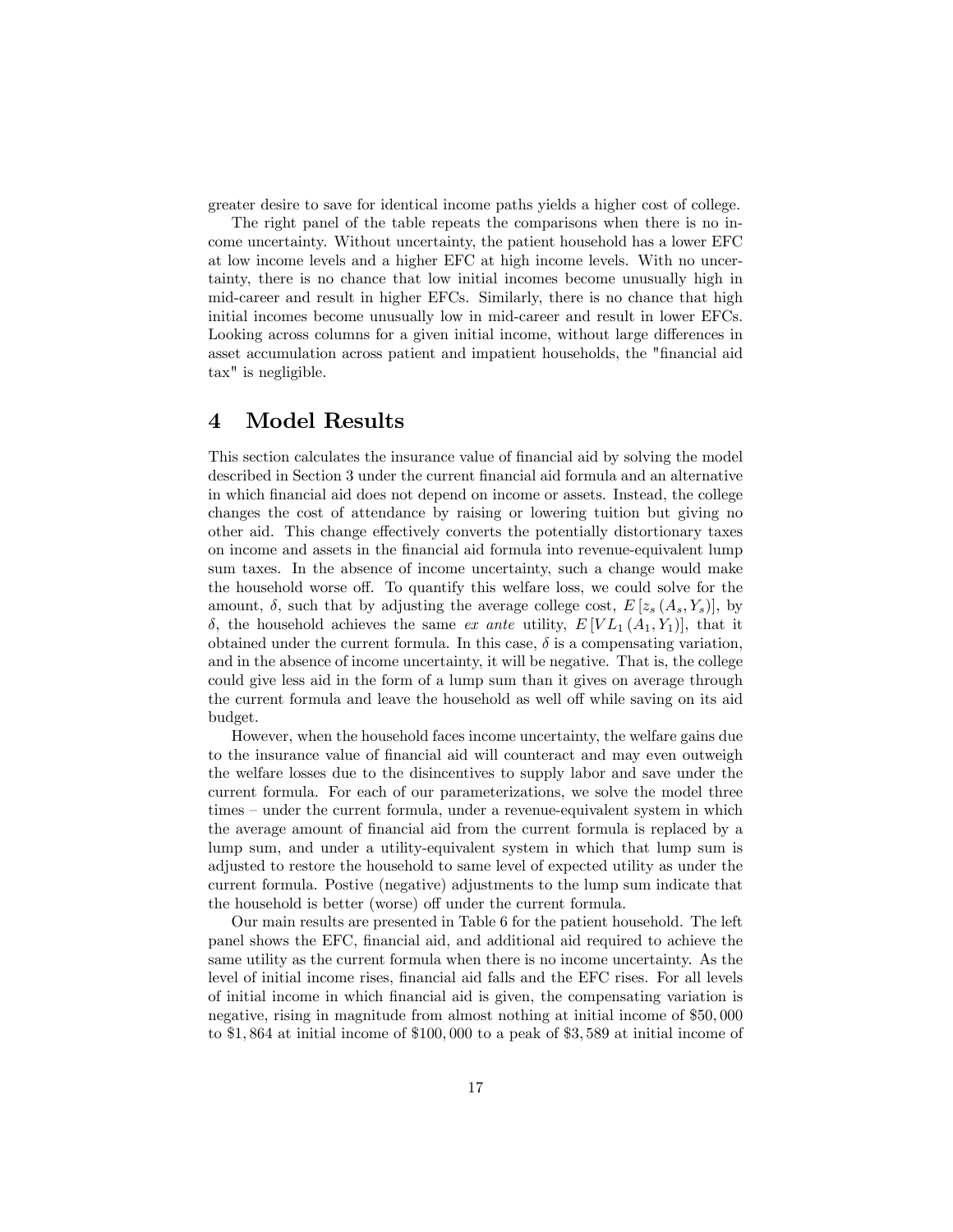\$150; 000. That is, a household with initial income of \$100; 000 facing no income uncertainty would be willing to receive \$1; 864 less in aid, raising its EFC by 7:4% from \$25; 314 to \$27; 178, in order to avoid the distortionary taxes on labor supply and saving in the current financial aid formula.

The right panel shows the same information when the household faces income uncertainty with a standard deviation of the income shock equal to 15%. For all initial income levels, the compensating variation is now positive, indicating that the household would need to be compensated for losing the insurance value of financial aid. Note that these compensating amounts are net of the welfare costs of the disincentives illustrated in the left panel. The magnitude of this compensation rises from \$5; 105 for an inital income of \$50; 000 to over \$11; 000 for all initial income values of \$125,000. These additional aid amounts represent further discounts in the cost of college of over 20%, even at the highest income levels. For an initial income of  $$100,000$ , the compensating variation of  $$9,783$ represents a reduction in the EFC of about a third and an increase in financial aid of  $30\%$ . Put differently, a dollar of financial aid is worth \$1.30 in lump sum discounts to tuition, because the Önancial aid is targeted to scenarios of low income and assets when its marginal value is higher.

Figure 3 shows the impact of this compensation on the average consumption proÖle of the patient household under the baseline parameters. The solid curve shows the same average consumption profile from the bottom panel of Figure 1. As shown in Table 6, financial aid is \$31,581 on average. The long-dashed curve pertains to the alternative in which Önancial aid is \$31; 581 regardless of income and assets. The present value of lifetime resources, and therefore consumption, is the same in this "Revenue Equivalent" alternative. That the latter starts out lower and ends higher is due to the need for additional precautionary saving in the absence of the insurance provided by the Önancial aid formula. With that insurance under the current system, the household can spend more early in life when consumption is relatively low. The effect on asset accumulation is noticeable: households accumulate about 33 percent less under the current system on the eve of college-going compared to the "Revenue Equivalent" alternative.<sup>30</sup> The lower asset accumulation results in lower consumption later in life. Thus, the current formula better allows the household to smooth consumption over time. The other dashed curve in Figure 3 is the average consumption profile that obtains when additional \$9,783 of financial aid is provided to allow the household to achieve the same lifetime expected utility as under the current Önancial aid formula. The promise of this additional aid allows the household to raise consumption early in life under this "Utility Equivalent" alternative relative to the "Revenue Equivalent" alternative, but not to the extent as under the current formula.

Table 7 presents the analogous calculations for the impatient household under the baseline parameters. The welfare consequences of the income- and assetcontingent aspects of the current formula are comparable to those for the patient

<sup>30</sup>Note that this reduction is due to both incentives, in the form of the implicit tax on assets and income, and insurance, with a lessened need to save for precautionary reasons.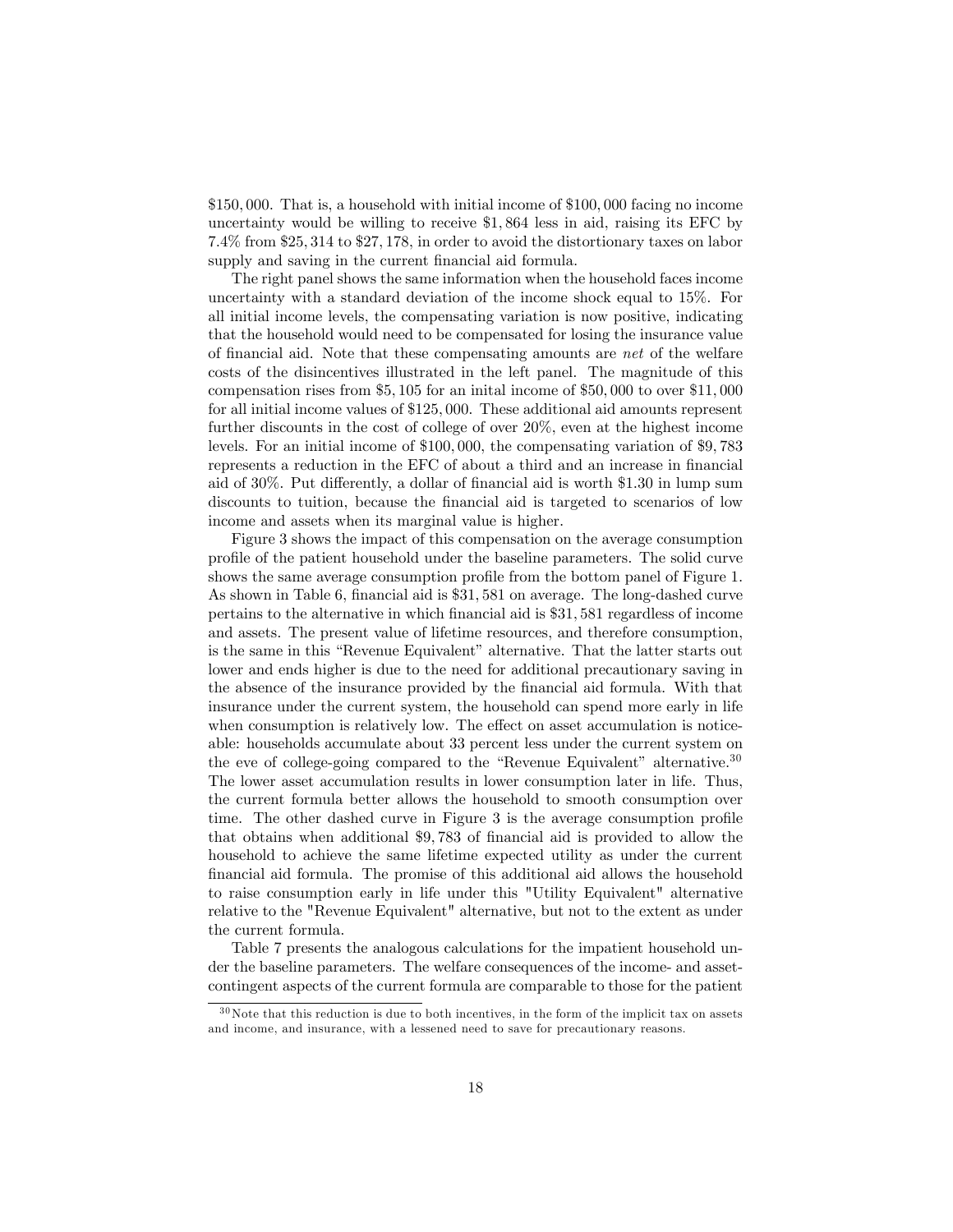household. The negative welfare consequences of the distortionary taxes in the left panel with no income uncertainty are more pronounced, despite similar amounts of Önancial aid. When income is uncertain, compensating variations are smaller at lower initial income levels and larger at higher initial income levels compared to the patient household. In all cases, because impatient households save less and thus receive more aid, the compensating variations are somewhat higher as a share of the EFCs. The impatient household with initial income of  $$100,000$ , for example, has a compensating variation of \$9,033, which is  $38.5\%$ of the EFC and about a quarter of the existing financial aid award.

Table 8 presents a sensitivity analysis of the compensating variation as the key baseline parameters are changed in isolation. The first row of the table repeats the baseline results from Table 6 for a patient household with initial income of \$100,000 facing income uncertainty with  $\sigma = 0.15$ . The next several rows consider changes in parameters that affect the amount of risk in the income profile or the household's risk aversion. Changing these parameters should have a noticeable impact on the insurance value of financial aid. The compensating variation falls to \$3; 471 when the magnitude of the of the income shock falls to  $\sigma = 0.10$  and to  $-$ \$599 with a shock of  $\sigma = 0.05$ . From these results, it is clear that a standard deviation of income shocks of slightly more than 0:05 is required to fully offset the negative welfare consequences of the distortionary taxes on income and assets in the Önancial aid formula, conditional on the other parameters. The next two rows change the persistence of the income shock, raising it with an AR(1) parameter of  $\rho = 0.99$  and lowering it with  $\rho = 0.90$ . With higher persistence, the compensating variation doubles, and with lower persistence, its magnitude is halved. The next two rows lower the curvature of the utility functions, setting  $\gamma = \mu = 2$  and then  $\gamma = \mu = 1$ . Less curvature makes the household less risk averse and more willing to substitute consumption and leisure intertemporally in response to changes in the budget constraint like an alternative Önancial aid formula. Lowering the curvature reduces the compensating variation to  $$6,439$  and  $$4,262$  for parameters of 2 and 1, respectively.

The final four rows change aspects of the budget constraint other than the risk profile. Lowering the retirement replacement rate from  $RR = 0.5$  to  $RR = 0.25$  generates more saving and less financial aid. The compensating variation rises in dollar terms, to \$10; 605, but falls as a share of the EFC, to 31:8%. Increasing the size of the loan from \$10; 000 to \$30; 000 per year generates a slight decrease in aid and the compensating variation. Starting out life with initial assets of  $$100,000$  or  $$200,000$  instead of zero decreases financial aid, as some of the initial assets are saved for later periods. The compensating variations increase in dollar terms and decrease as a share of the EFC, by small amounts in both cases. Overall, Table 8 shows that the compensating variation is appropriately sensitive to assumptions about the household's risk aversion and the degree of risk faced but generally robust to other changes in the budget constraint.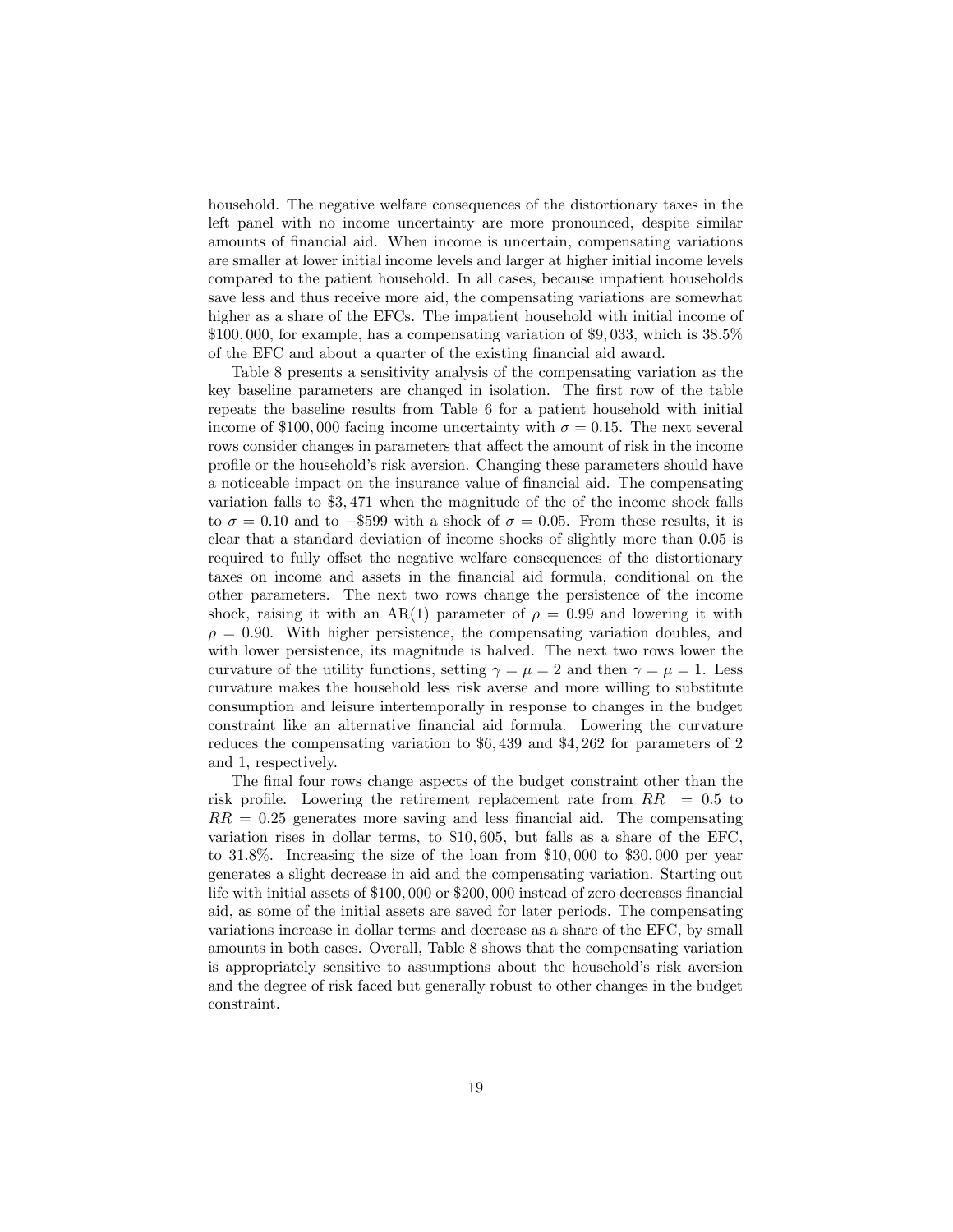### 5 Discussion

The source of the welfare gain in our model is that in scenarios in which income realizations have been low, the current Önancial aid formula reduces the cost of attending college whereas the alternatives do not. Such estimates of the insurance value of Önancial aid will be sensitive to how we model other choices that might alleviate the burden of a high tuition payment in the face of low assets and income. Two choices are already included  $\overline{\phantom{a}}$  increasing labor supply and taking out loans. Another would be to attend a college that costs less but (as must be the case in equilibrium) delivers lower benefits. To the extent that those lower benefits are lower earnings in the future, the timing of the cash flows mimics that of borrowing. Consumption falls less today but income to support future consumption (here thought of as the collective income of all members of the household) is lower.<sup>31</sup>

There are several possible directions for further research, most of which would expand the complexity of the model beyond the framework of two choice variables and two state variables used here. First, we do not consider the real growth in the cost of attending college or the uncertainty surrounding it, even though this cost growth and uncertainty are prominent in policy discussions regarding access to higher education. Incorporating this growth and uncertainty would likely increase the insurance value of financial aid, since the EFC that comes from the Federal Methodology does not depend explicitly on college costs except as a maximum. Indirectly, the growth in the cost of attending college influences the indexing of the dollar values in the financial aid formulas.

Second, as noted above, not all assets are included in the measure of assets used in the Önancial aid formula. Retirement accounts are excluded from both the Federal and Institutional Methodologies, and home equity is also excluded from the Federal Methodology. A more general model of saving decisions in the presence of financial aid would include a state variable, say  $W$ , to represent excluded assets and a choice variable, say  $m$ , to reflect net saving in these excluded assets. The household's problem would then be to maximize the same objective function as in Equation (5) by choosing all three of  $C(A_t, Y_t, W_t)$ ,  $L(A_t, Y_t, W_t)$ , and  $m(A_t, Y_t, W_t)$  each period. This is a considerably more complicated problem. Similarly, we do not consider the growing industry of tax-advantaged college saving vehicles, like 529 plans and Coverdell accounts, that make saving for college relatively cheaper than in our model.

Third, we do not consider parents' payments for college in a more general context of intergenerational transfers to children. In such a framework, payments for college could be replaced by direct payments of cash if the value proposition in college becomes less favorable. They could also be replaced by

<sup>&</sup>lt;sup>31</sup>In the model (as in reality), the loan opportunity exists in both the current formula and the alternatives and, perhaps as a result, the sensitivity analysis in Table 8 indicates that it has only a small impact on the compensating variation. If the borrowing opportunity is to better resemble sacrificing future earnings by going to a lower-cost school, it would be available only in the alternative formulas.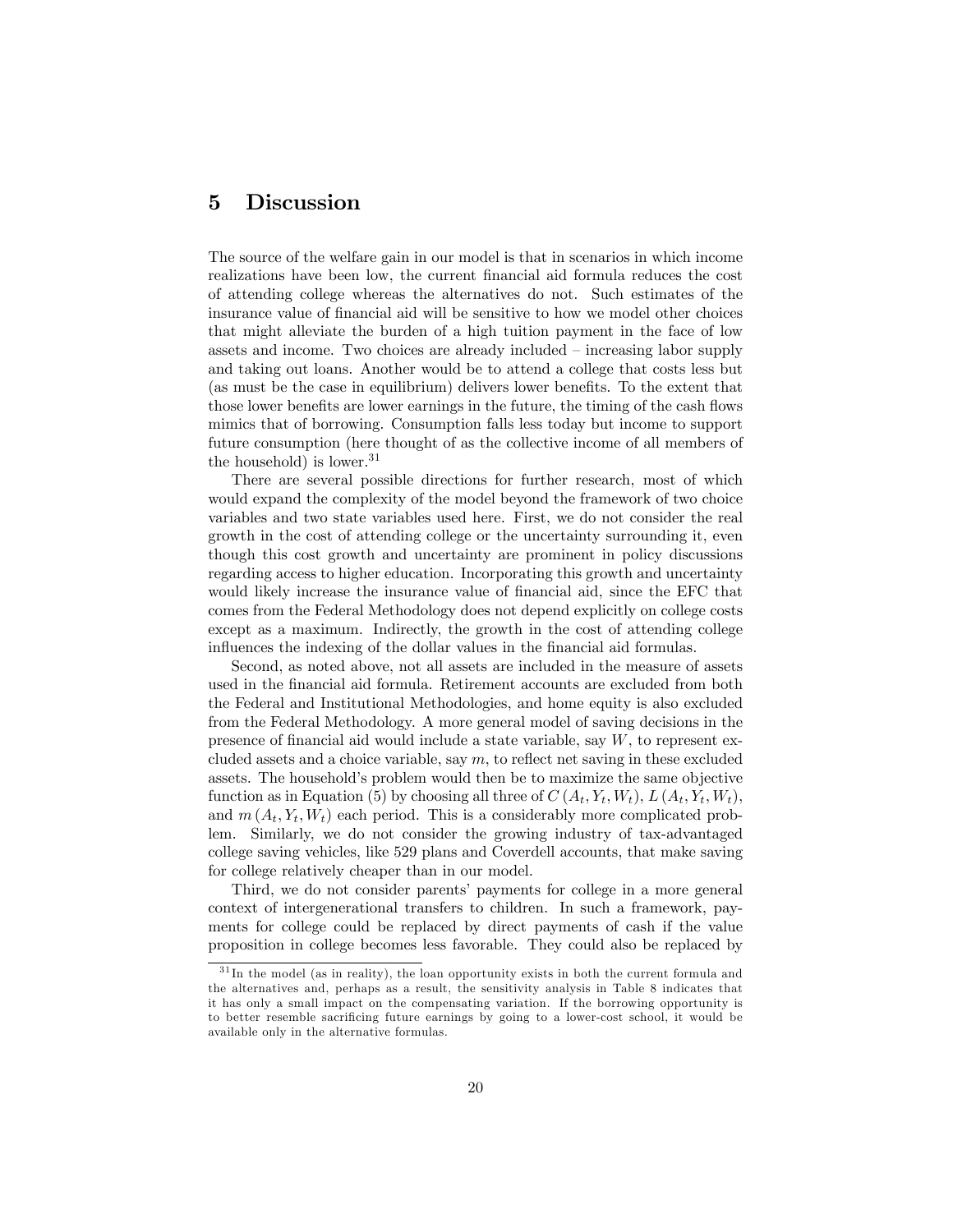larger bequests, accumulated over a longer period and thus less of a drag on consumption during the working life.

Finally, as suggested by Dick and Edlin (1997), assets are reflecting lifetime  $i$ income  $i$  information beyond what is available in current income. For a given level of current income, a low level of assets indicates that prior income shocks were sufficiently low that the household found it optimal to consume most of its income. Including assets in the Önancial aid formula allows the formula to partially insure against those prior shocks as well. Future work can consider how household welfare might be improved by introducing a measure of lifetime average earnings into the Önancial aid formula, allowing the sensitivities to assets and current income to be lessened.

### 6 Conclusion

Prior literature has conjectured, and provided mixed empirical evidence, that the implicit tax on assets in the Önancial aid formula creates a distortion in saving behavior. The literature has not considered as extensively that there is also an implicit tax on labor earnings in the formula. Our analysis is the first to recognize that these implicit taxes are merely one component of a standard incentives-insurance tradeoff. Using a stochastic, life-cycle model of consumption and labor supply in which households have precautionary, retirement, and college motives for saving, we show that in a model without income uncertainty, the implicit taxes have modest negative consequences for household welfare. When households face income uncertainty, the insurance value of a financial aid formula based on the current Federal and Institutional Methodologies is substantial. Across a range of parameterizations, we calculate that financial aid would have to increase by enough to reduce the net cost of attendance by about a third to compensate households for the loss of the income- and assetcontingent elements of the current formula. For our preferred parameterization, a dollar of Önancial aid delivered through the current formula is worth \$1:30 in lump sum tuition discounts, due precisely to the targeting of the financial aid to scenarios in which the household has low income or assets and thus a greater marginal value of additional resources.

Without considering income uncertainty, the welfare losses due to the disincentives in the financial aid tax appear to be the economic costs of the explicitly redistributive financial aid formula. The formula transfers resources from those with (predictably) higher assets and income to those with (predictably) lower assets and income. However, when reasonable amounts of income uncertainty are added to the model, we see that across all levels of initial income, the compensating variation switches sign, and the progressive nature of the implicit taxes confers the benefits of insurance against that income uncertainty. That is, a justification for the implicit taxes on assets and income based on a desire to redistribute across  $ex$  ante different groups is not needed. A justification based on a desire to redistribute within an  $ex$  ante identical group suffices. Because of the insurance, every group distinguished by initial income can be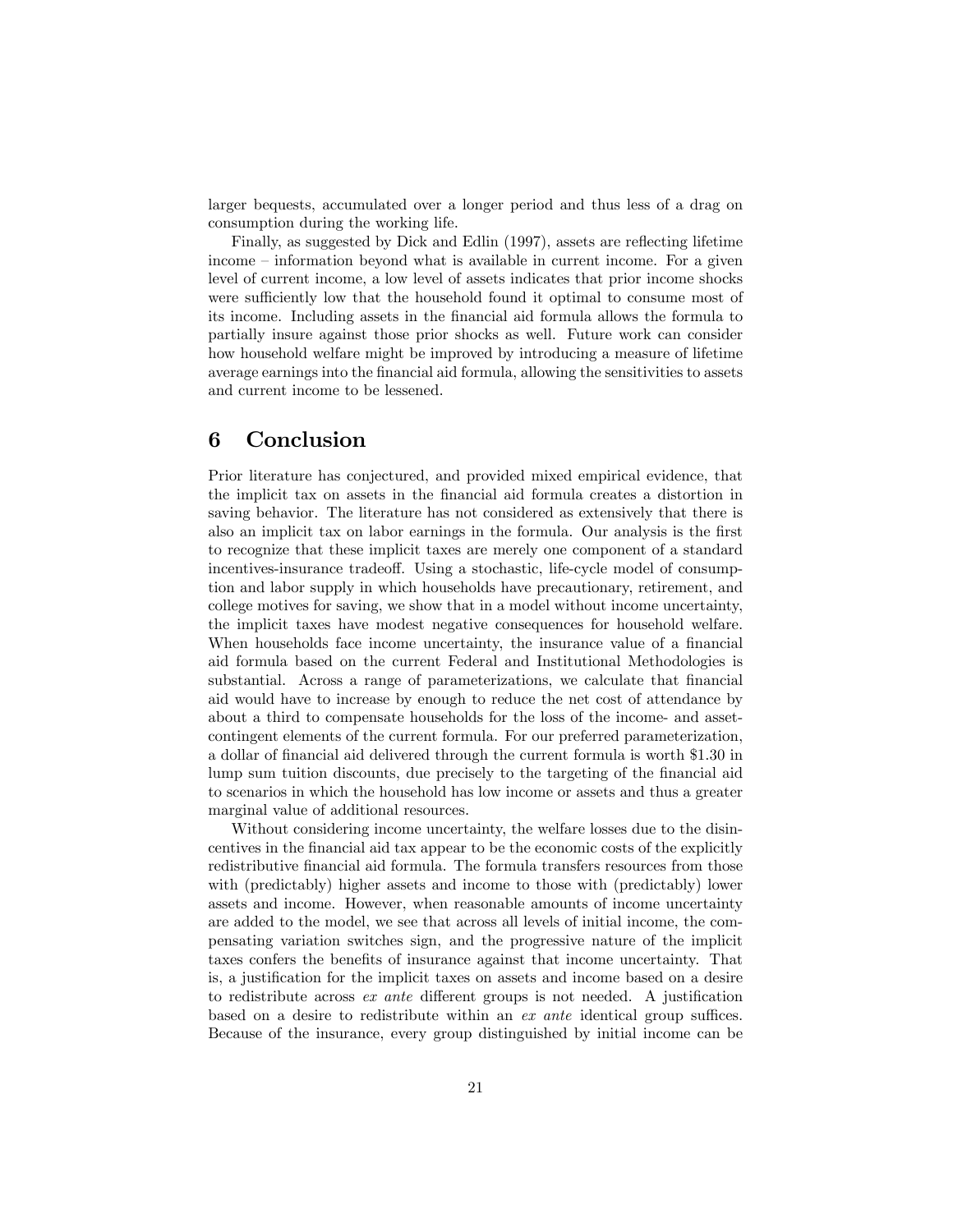made better off  $ex$  ante. For reasonable parameterizations, the insurance value of means-tested financial aid more than offsets the disincentive costs of meanstested financial aid. Put differently, governments and institutions that provide financial aid according to this formula are able to give less aid than they would have to otherwise in order to keep the family of the college student equally well off.

The cost to the providers of financial aid of offering this insurance has not been modeled in the analysis, but such costs are likely to be small. Providers like governments and colleges offer financial aid based on this formula to a large population of students  $-$  those from families who have been lucky and those who have not. To the extent that the income uncertainty these families face is idiosyncratic in nature, the aggregation of aid awards across this population diversifies away the risk. To the extent that there are more systemic shocks to the families' income, the long time horizons for governments and colleges allow them some opportunity to smooth these fluctuations over time.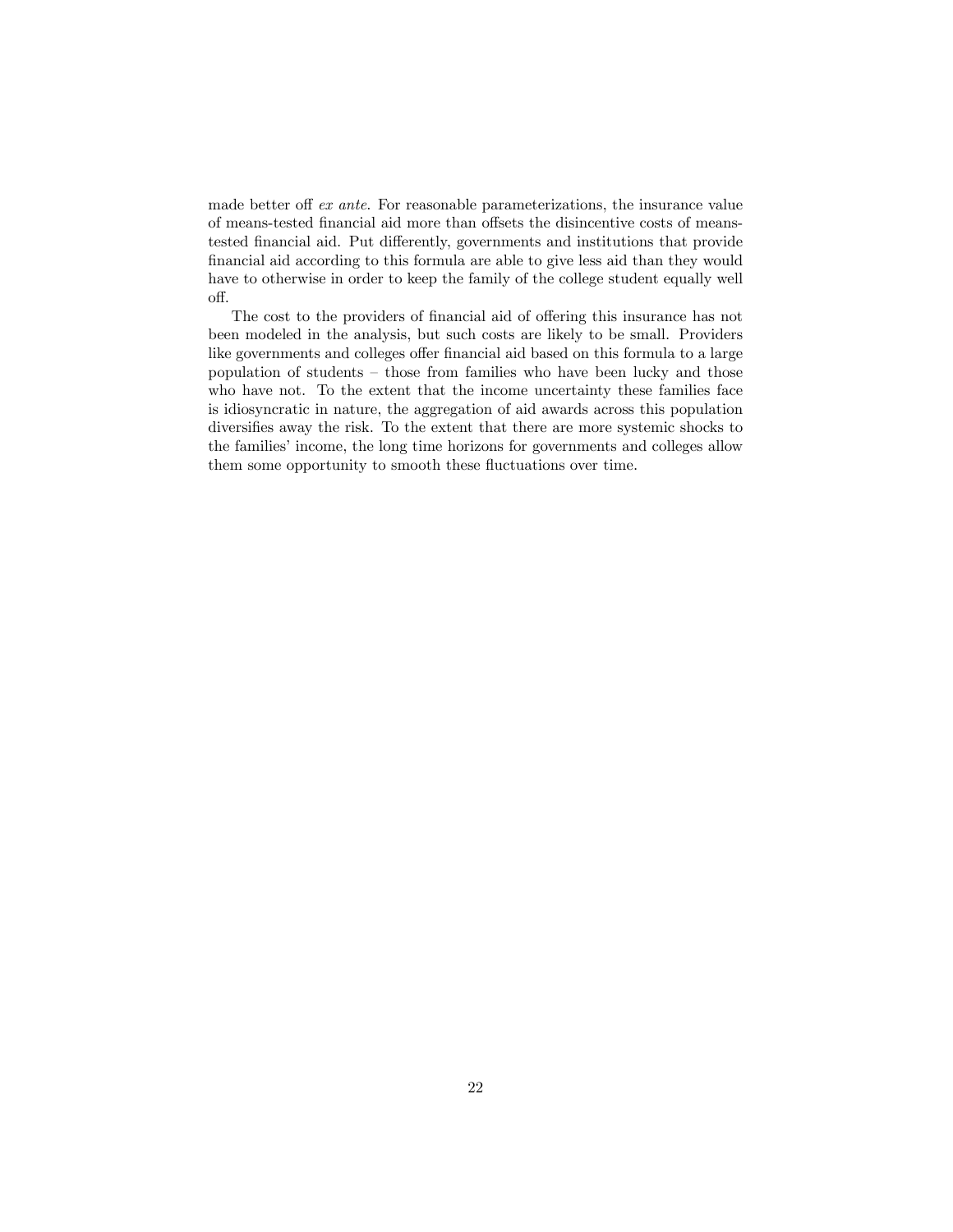## References

Athreya, Kartik, Deven Reilly, and Nicole Simpson (2014). "Single Mothers and the Earned Income Tax Credit: Insurance Without Disincentives?" Federal Reserve Bank of Richmond, Working Paper No. 14-11, April.

Biggs, Andrew G. and Glenn R. Springstead (2008). "Alternate Measures of Replacement Rates for Social Security Benefits and Retirement Income," Social Security Bulletin. Vol. 68, No. 2,  $1 - 19$ .

Carneiro, Pedro, James J. Heckman, and Edward J. Vytlacil (2011). "Estimating Marginal Returns to Education," American Economic Review. Vol. 101, No. 6:  $2754 - 2781$ .

Carroll, Christopher D. (1992). "The Buffer-Stock Theory of Saving: Some Macroeconomic Evidence," Brookings Papers on Economic Activity. No. 2, 61  $-156.$ 

Carroll, Christopher D. (2012). "Lecture Notes on Solution Methods for Microeconomic Dynamic Stochastic Optimization Problems,î Manuscript, Johns Hopkins University, April.

Case, Karl E. and Michael S. McPherson (1986). Does Need-Based Aid Discourage Saving for College? New York: College Entrance Examination Board.

Chandra, Amitabh and Andrew A. Samwick (2008). "Disability Risk and the Value of Disability Insurance." in David M. Cutler and David A. Wise (eds.) Health at Older Ages: The Causes and Consequences of Declining Disability Among the Elderly. Chicago: University of Chicago Press, 295-236.

Cronqvist, Henrik and Stephan Siegel (2015). "The Origins of Savings Behavior," Journal of Political Economy. Vol. 123, No. 1 (February),  $123 - 169$ .

Dick, Andrew W. and Aaron S. Edlin (1997). "The Implicit Taxes from College Financial Aid," Journal of Public Economics. Vol. 65,  $295 - 322$ .

Dick, Andrew W., Aaron S. Edlin, and Eric R. Emch (2003). "The Savings Impact of College Financial Aid," Contributions to Economic Analysis  $\mathcal B$  Policy. Vol. 2, Issue 1, Article 8.

Dynarski, Susan and Judith Scott-Clayton (2013). "Financial Aid Policy: Lessons from Research," The Future of Children. Vol. 23, No. 1 (Spring), 67  $-91.$ 

Eaton, Jonathan and Harvey S. Rosen (1980). "Optimal Redistributive Taxation and Uncertainty," The Quarterly Journal of Economics. Vol. 95, No. 2 (September),  $357 - 364$ .

Edlin, Aaron S. (1993). "Is College Financial Aid Equitable and Efficient?"  $The$ Journal of Economic Perspectives. Vol. 7, No. 2 (Spring),  $143 - 158$ .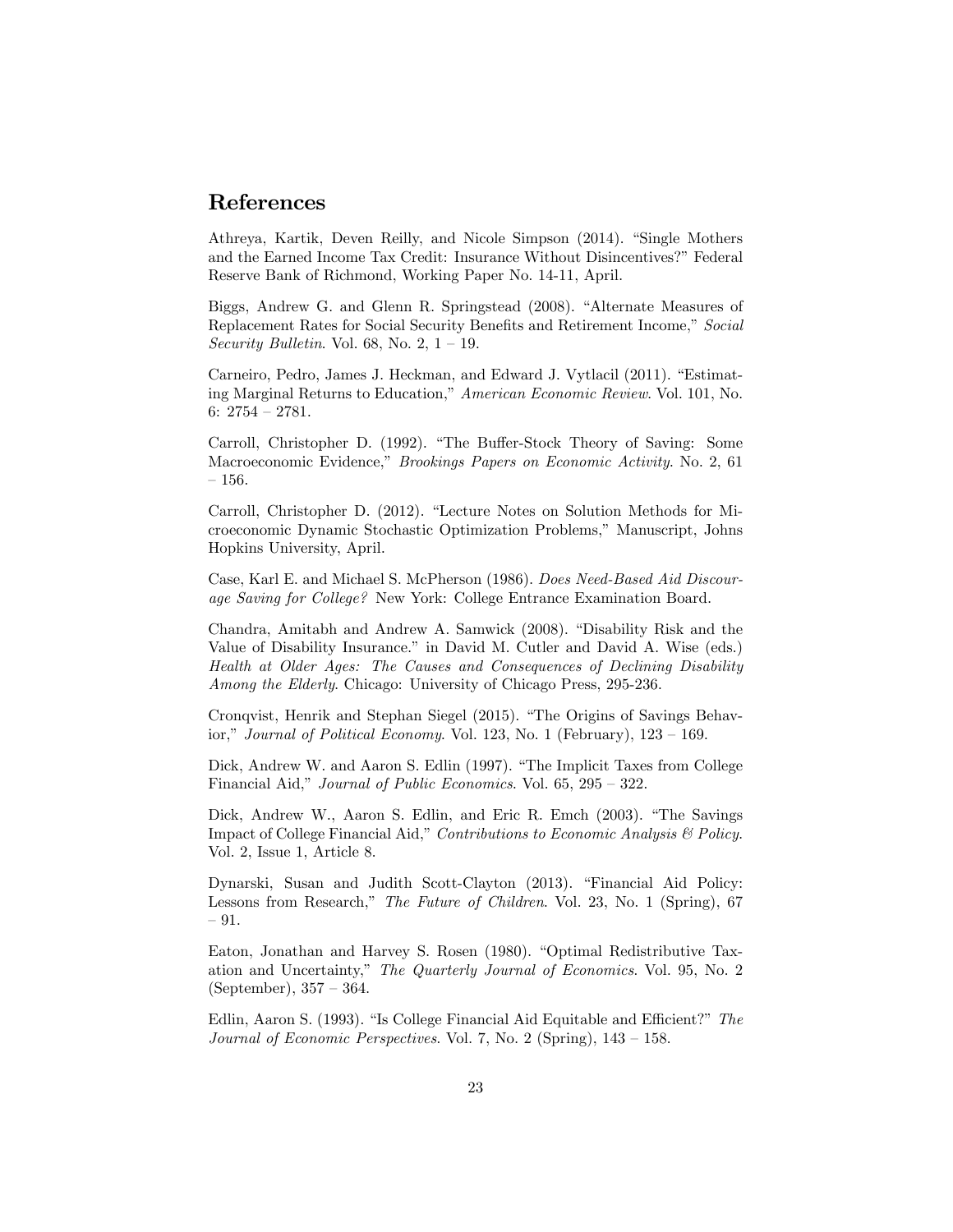Engen, Eric M. and Jonathan Gruber (2001). "Unemployment Insurance and Precautionary Saving," Journal of Monetary Economics. Vol. 47, No. 3 (June),  $545 - 579.$ 

Feldstein, Martin S. (1995). "College Scholarship Rules and Private Saving," American Economic Review. Vol. 85, No. 3 (June),  $552 - 556$ .

Grant, Charles, Christos Koulovatianos, Alexander Michaelides, and Mario Padula (2010). "Evidence on the Insurance Effect of Redistributive Taxation," The Review of Economics and Statistics. Vol. 92, No. 4 (November),  $965 - 973$ .

Guvenen, Fatih (2009). "An Empirical Investigation of Labor Income Processes," Review of Economic Dynamics. Vol. 12, No. 1 (January),  $58 - 79$ .

Handwerker, Elizabeth Weber (2011). "Delaying Retirement to Pay for College," ILR Review. Vol. 64, No. 5, 921-948.

Hoxby, Caroline M. and George B. Bulman (2015). "The Effects of the Tax Deduction for Post-Secondary Tuition: Implications for Structuring Tax-Based Aid," Economics of Education Review. Vol. 51 (April), 23 - 60.

Hoynes, Hilary W. and Erzo F.P. Luttmer (2011). "The Insurance Value of State Tax-and-Transfer Programs," Journal of Public Economics. Vol. 95, No. 11-12 (December),  $1466 - 1484$ .

Hubbard, R. Glenn, Jonathan S. Skinner, and Stephen P. Zeldes (1994). "The Importance of Precuationary Saving in Explaining Individual and Aggregate Savings," Carnegie-Rochester Conference on Public Policy. Vol. 40 (June), 59  $-$ 105.

Hubbard, R. Glenn, Jonathan S. Skinner, and Stephen P. Zeldes (1995). "Precautionary Saving and Social Insurance," Journal of Political Economy. Vol. 103, No. 2,  $360 - 399$ .

Hurst, Erik and Paul Willen (2007). "Social Security and Unsecured Debt," Journal of Public Economics. Vol. 91,  $1273 - 1297$ .

Kimball, Miles S. (1990). "Precautionary Saving in the Small and the Large," Econometrica. Vol. 58, 53-73.

Long, Mark (2003). "The Impact of Asset-Tested College Financial Aid on Household Savings," Journal of Public Economics. Vol. 88,  $63 - 88$ .

Monks, James (2004). "An Empirical Examination of the Impact of College Financial Aid on Family Savings," National Tax Journal. Vol. 57, No. 2, Part 1  $(June), 189 - 207.$ 

Oreopoulos, Philip and Uros Petronijevic (2013). "Making College Worth It: A Review of the Returns to Higher Education," The Future of Children. Vol. 23, No. 1 (Spring),  $41 - 65$ .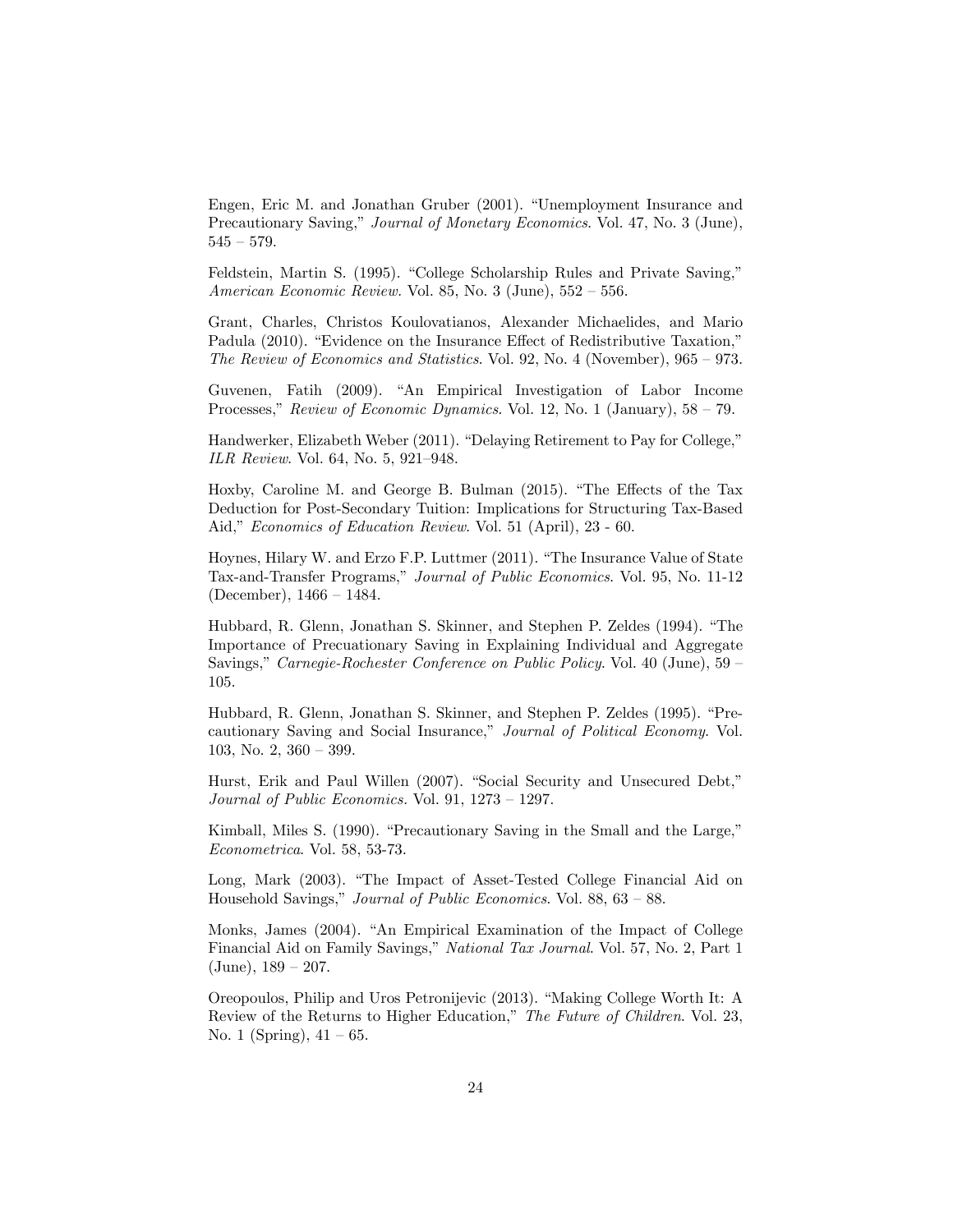Reichling, Felix and Charles Whalen (2012). "Review of Estimates of the Frisch Elasticity of Labor Supply," Congressional Budget Office Working Paper No. 2012-13, October.

Reyes, Jessica Wolpaw (2008). "College Financial Aid Rules and the Allocation of Savings," Education Economics. Vol. 16, No. 2 (June),  $167 - 189$ .

Rostam-Afschar, Davud and Jiaxiong Yao (2014). "Progressive Taxation and Precautionary Saving Over the Life Cycle," Manuscript, Johns Hopkins University, November.

Samwick, Andrew A. (2010). "The Design of Retirement Saving Programs in the Presence of Competing Consumption Needs," National Tax Association Pro $ceedings - 2010. 71 - 80.$ 

Souleles, Nicholas S. (2000). "College Tuition and Household Savings and Consumption," Journal of Public Economics. Vol. 77, No. 2 (August),  $185 - 207$ .

Varian, Hal R. (1980). "Redistributive Taxation as Social Insurance," Journal of Public Economics. Vol. 14, No. 1 (August),  $49 - 68$ .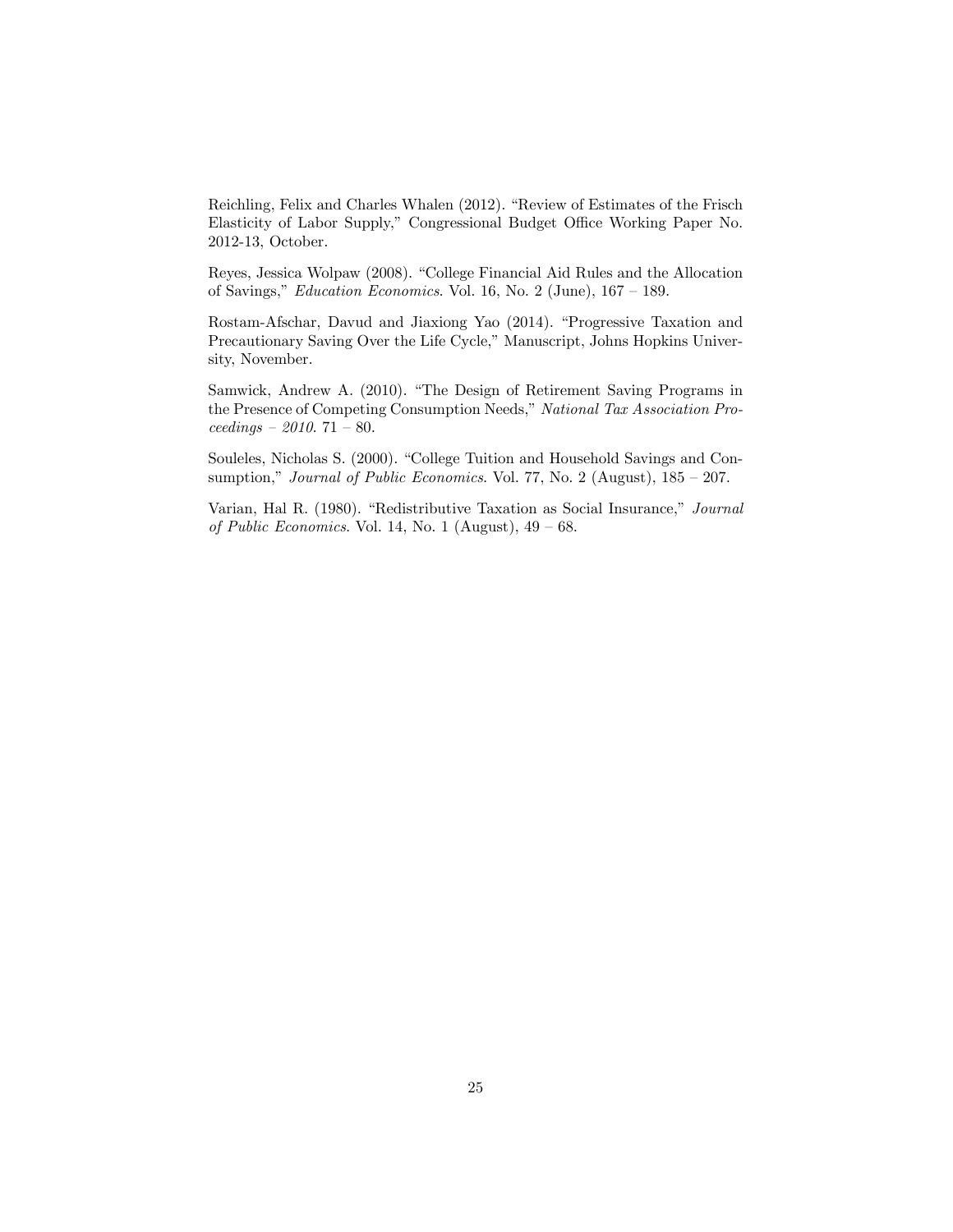Figure 1: Baseline Model Results, Patient Household

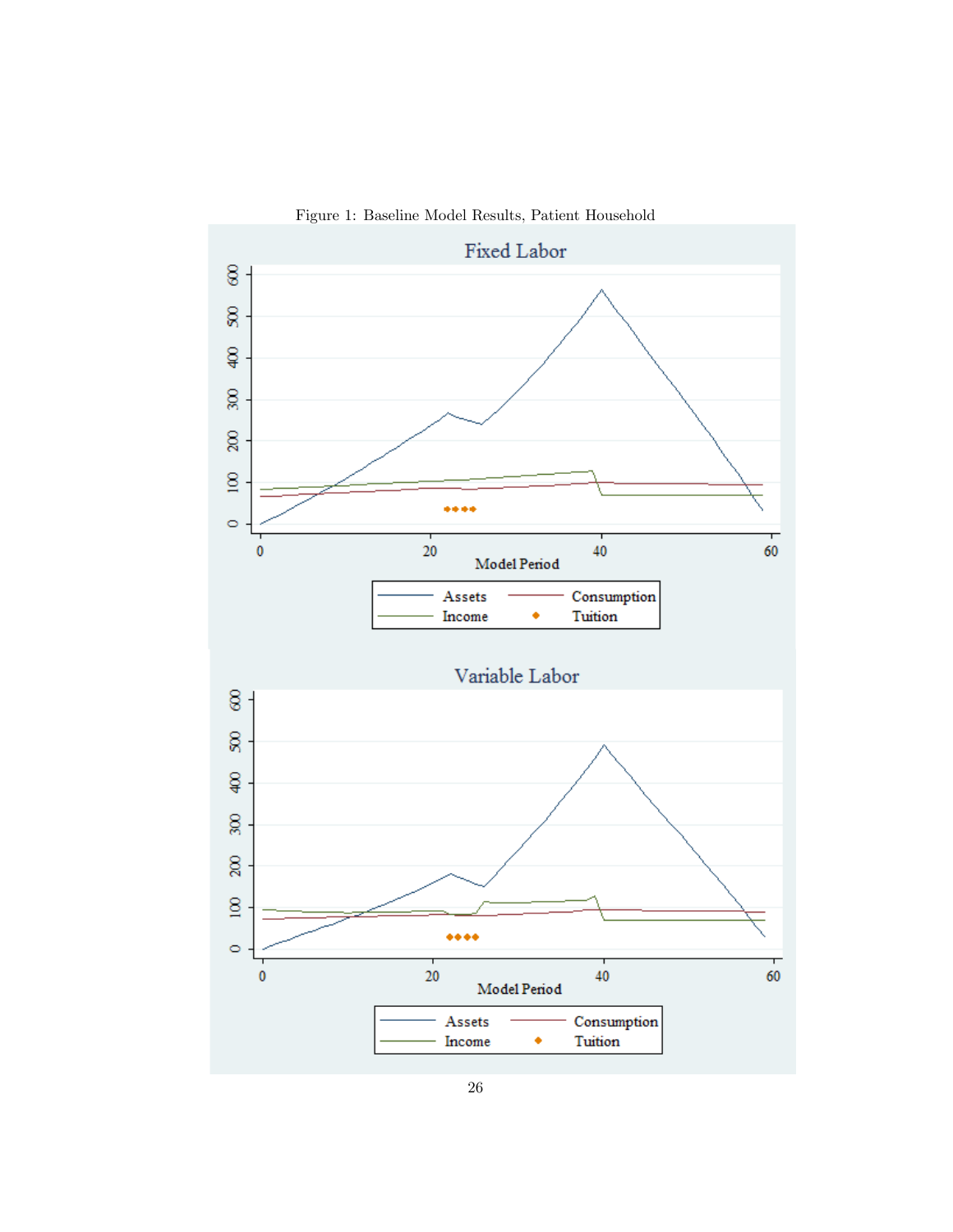Figure 2: Baseline Model Results, Impatient Household

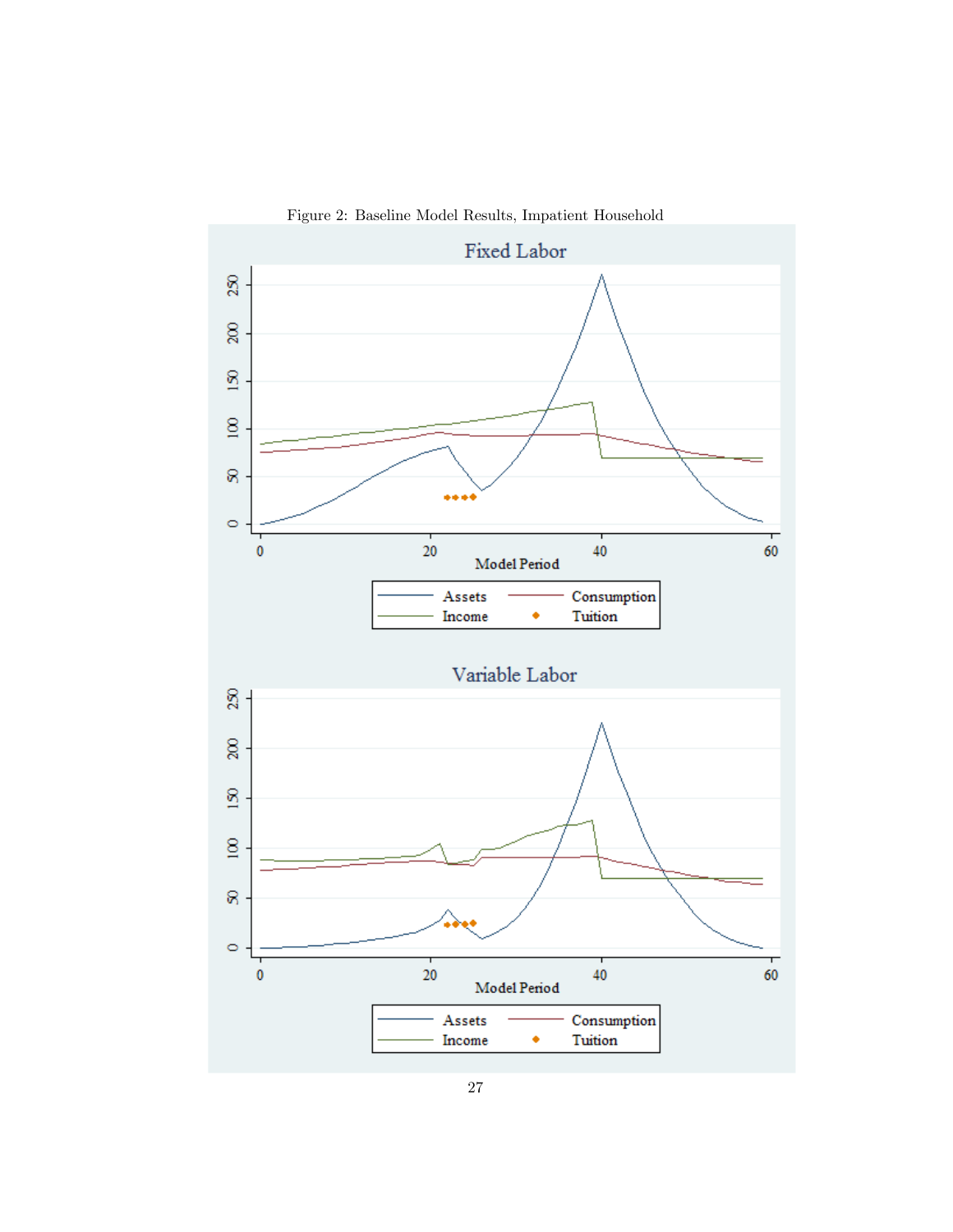Figure 3: Average Age-Consumption Profile by Financial Aid Formula, Baseline Parameters, Patient Household

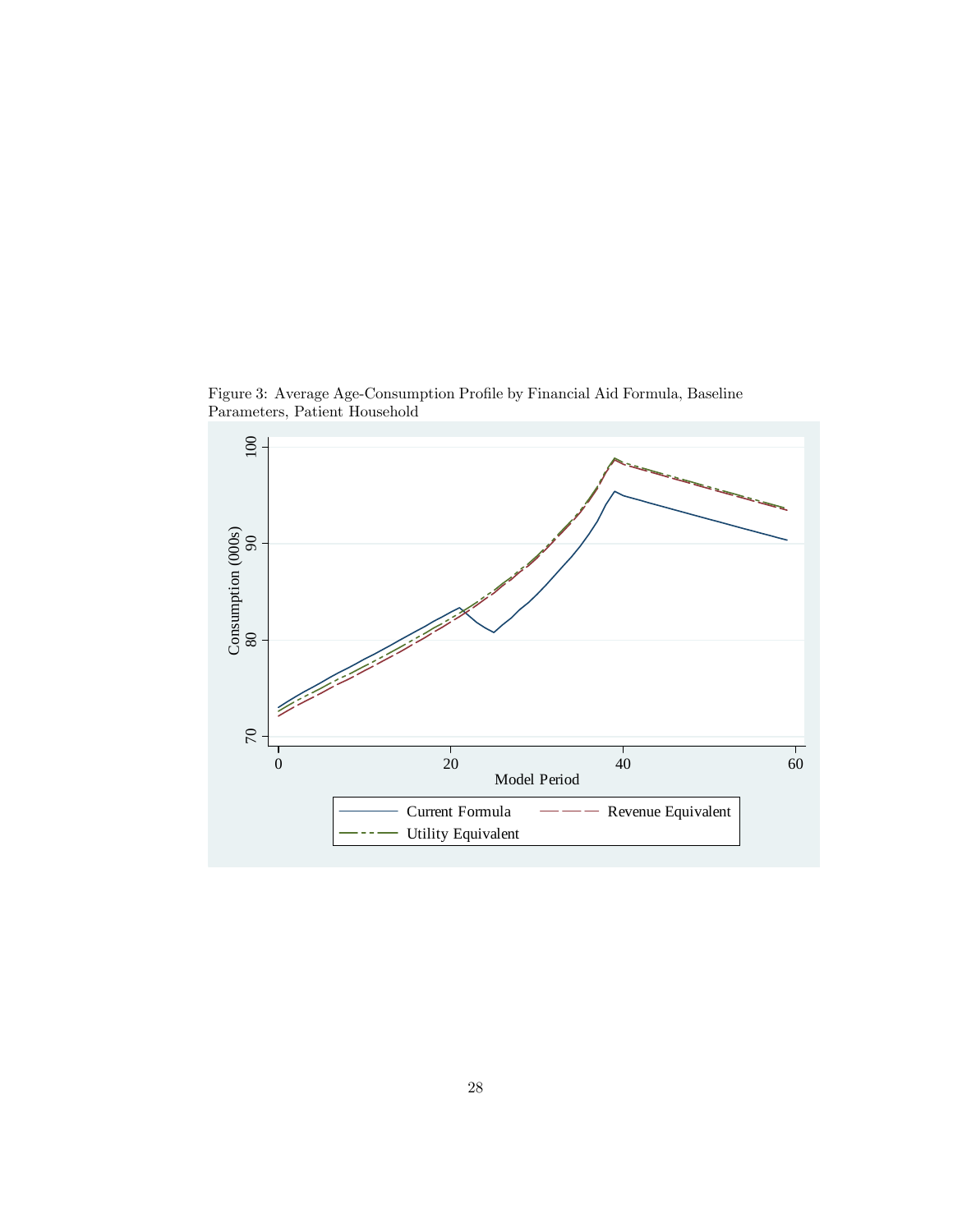| <u>Lupovco</u><br>$\sigma$ , those $\sigma$ |                          |                          |        |        |        |        |         |         |         |         |  |
|---------------------------------------------|--------------------------|--------------------------|--------|--------|--------|--------|---------|---------|---------|---------|--|
| Labor Income                                |                          |                          |        |        |        |        |         |         |         |         |  |
| Assets                                      | 15,000                   | 30,000                   | 45,000 | 60,000 | 75,000 | 90,000 | 120,000 | 150,000 | 180,000 | 240,000 |  |
| 20,000                                      |                          |                          |        | 6,165  | 10,749 | 15,180 | 24,225  | 33,899  | 43,212  | 61,421  |  |
| 40,000                                      |                          | $\overline{\phantom{a}}$ |        | 6,384  | 11,014 | 15,445 | 24,490  | 34,153  | 43,466  | 61,656  |  |
| 60,000                                      |                          | $\overline{\phantom{0}}$ | 3,922  | 7,244  | 12,334 | 16,765 | 25,810  | 35,462  | 44,775  | 62,946  |  |
| 80,000                                      |                          | $\overline{\phantom{0}}$ | 4,767  | 8,859  | 13,727 | 18,158 | 27,203  | 36,843  | 46,156  | 64,309  |  |
| 100,000                                     |                          |                          | 5,721  | 10,290 | 15,120 | 19,551 | 28,596  | 38,225  | 47,538  | 65,672  |  |
| 120,000                                     | $\overline{\phantom{a}}$ | 3,473                    | 6,526  | 11,720 | 16,513 | 20,944 | 29,989  | 39,607  | 48,920  | 67,035  |  |
| 140,000                                     | $\overline{\phantom{0}}$ | 4,246                    | 8,015  | 13,151 | 17,906 | 22,337 | 31,382  | 40,989  | 50,302  | 68,398  |  |
| 160,000                                     |                          | 5,129                    | 9,446  | 14,582 | 19,299 | 23,730 | 32,776  | 42,371  | 51,684  | 69,761  |  |
| 180,000                                     |                          | 6,145                    | 10,876 | 16,012 | 20,692 | 25,123 | 34,169  | 43,752  | 53,065  | 71,124  |  |
| 200,000                                     | 3,786                    | 7,026                    | 12,307 | 17,443 | 22,085 | 26,516 | 35,562  | 45,134  | 54,447  | 72,487  |  |
| 300,000                                     | 9,189                    | 14,325                   | 19,460 | 24,596 | 29,051 | 33,482 | 42,527  | 52,043  | 61,356  | 79,302  |  |
| 400,000                                     | 16,342                   | 21,478                   | 26,614 | 31,585 | 36,016 | 40,447 | 49,493  | 58,952  | 68,265  | 86,117  |  |

**Table 1** Expected Family Contributions by Assets and Income, 2012-2013

Notes: Authors' calculations for a married couple, with one parent working, the older parent 45 years old, and one child.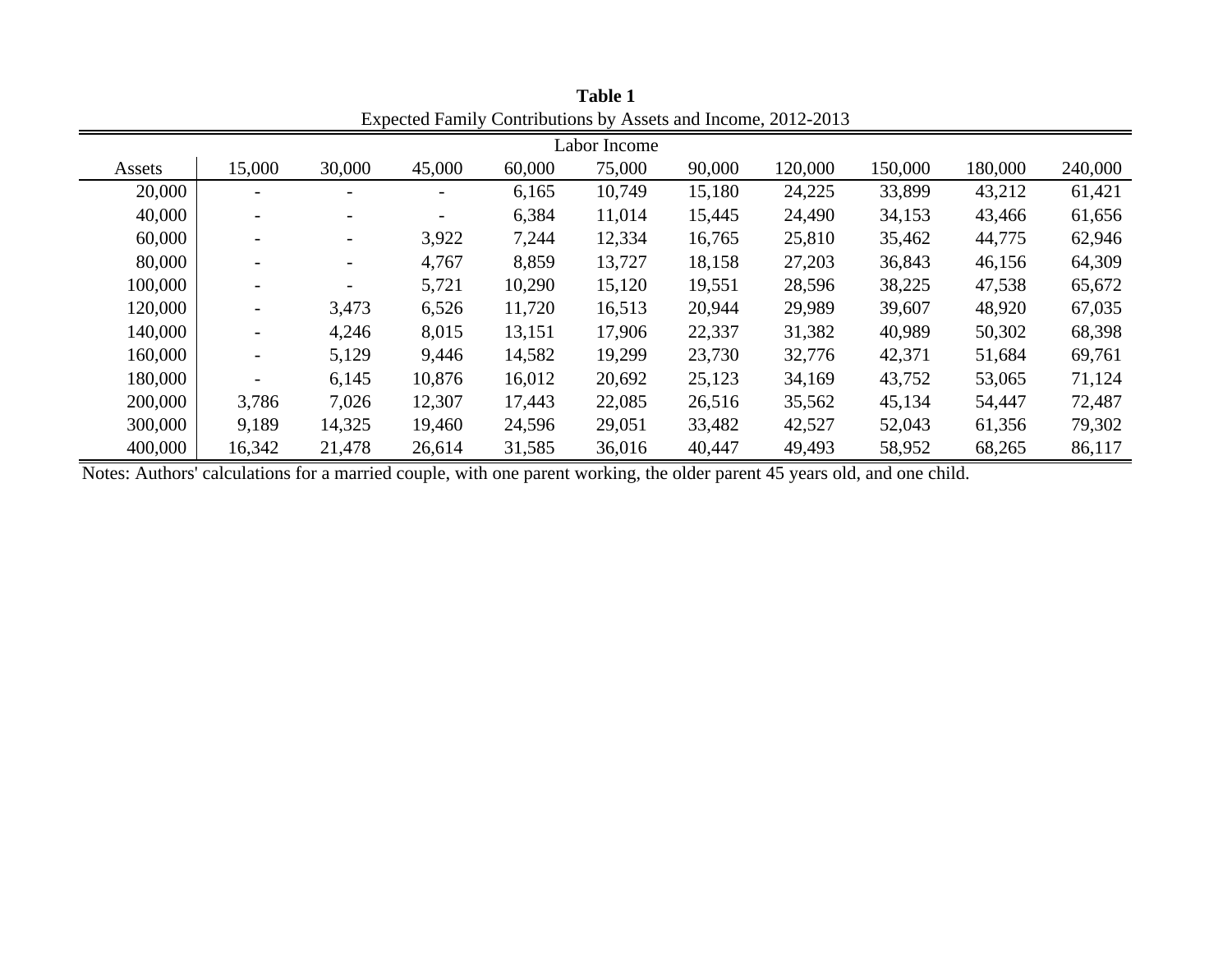| Implied Marginar Tax Kates on meonie by Tissets and meonie, 2012<br>$\sim$ 0 1 $\sim$ |        |         |         |        |        |        |         |         |         |  |
|---------------------------------------------------------------------------------------|--------|---------|---------|--------|--------|--------|---------|---------|---------|--|
| Labor Income                                                                          |        |         |         |        |        |        |         |         |         |  |
| Assets                                                                                | 15,000 | 30,000  | 45,000  | 60,000 | 75,000 | 90,000 | 120,000 | 180,000 | 240,000 |  |
| 20,000                                                                                |        | $0.0\%$ | 0.0%    | 41.1%  | 30.6%  | 29.5%  | 30.8%   | 31.0%   | 28.7%   |  |
| 40,000                                                                                |        | $0.0\%$ | $0.0\%$ | 42.6%  | 30.9%  | 29.5%  | 30.8%   | 31.0%   | 28.7%   |  |
| 60,000                                                                                |        | $0.0\%$ | 26.2%   | 22.2%  | 33.9%  | 29.5%  | 30.8%   | 31.0%   | 28.7%   |  |
| 80,000                                                                                |        | $0.0\%$ | 31.8%   | 27.3%  | 32.5%  | 29.5%  | 30.8%   | 31.0%   | 28.7%   |  |
| 100,000                                                                               |        | $0.0\%$ | 38.1%   | 30.5%  | 32.2%  | 29.5%  | 30.8%   | 31.0%   | 28.7%   |  |
| 120,000                                                                               |        | 23.2%   | 20.4%   | 34.6%  | 32.0%  | 29.5%  | 30.8%   | 31.0%   | 28.7%   |  |
| 140,000                                                                               |        | 28.3%   | 25.1%   | 34.2%  | 31.7%  | 29.5%  | 30.8%   | 31.0%   | 28.7%   |  |
| 160,000                                                                               |        | 34.2%   | 28.8%   | 34.2%  | 31.5%  | 29.5%  | 30.8%   | 31.0%   | 28.7%   |  |
| 180,000                                                                               |        | 41.0%   | 31.5%   | 34.2%  | 31.2%  | 29.5%  | 30.8%   | 31.0%   | 28.7%   |  |
| 200,000                                                                               |        | 21.6%   | 35.2%   | 34.2%  | 31.0%  | 29.5%  | 30.8%   | 31.0%   | 28.7%   |  |
| 300,000                                                                               |        | 34.2%   | 34.2%   | 34.2%  | 29.7%  | 29.5%  | 30.8%   | 31.0%   | 28.7%   |  |
| 400,000                                                                               |        | 34.2%   | 34.2%   | 33.1%  | 29.5%  | 29.5%  | 30.8%   | 31.0%   | 28.7%   |  |

**Table 2** Implied Marginal Tax Rates on Income by Assets and Income, 2012 - 2013

Notes: Authors' calculations for a married couple, with one parent working, the older parent 45 years old, and one child. Marginal tax rates are for an increase of \$15,000 in income.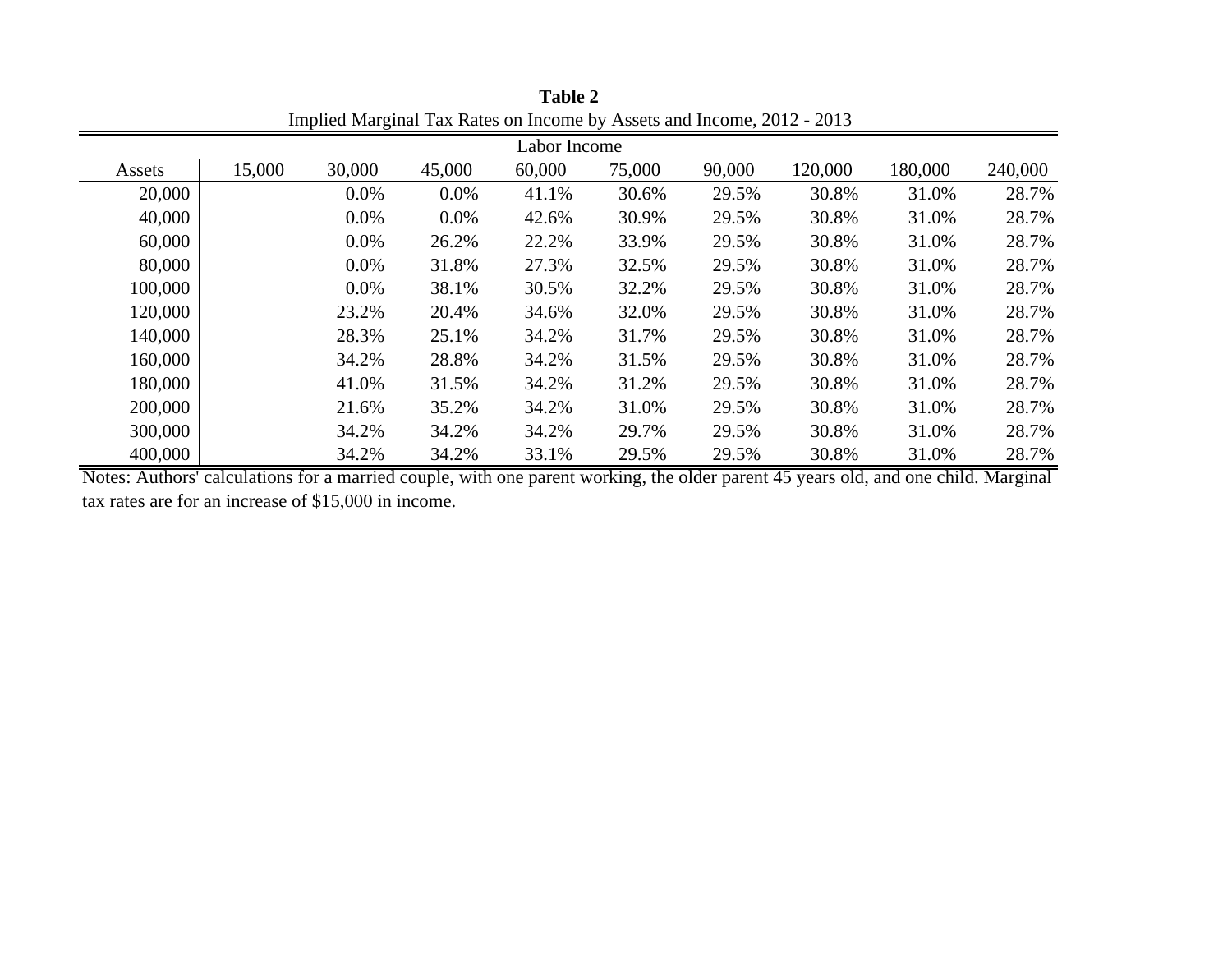| Implied Marginar Tax Rates on Assets by Assets and Income, 2012 - 2013 |         |         |        |        |        |        |         |         |         |         |  |
|------------------------------------------------------------------------|---------|---------|--------|--------|--------|--------|---------|---------|---------|---------|--|
| Labor Income                                                           |         |         |        |        |        |        |         |         |         |         |  |
| Assets                                                                 | 15,000  | 30,000  | 45,000 | 60,000 | 75,000 | 90,000 | 120,000 | 150,000 | 180,000 | 240,000 |  |
| 20,000                                                                 |         |         |        |        |        |        |         |         |         |         |  |
| 40,000                                                                 | $0.0\%$ | $0.0\%$ | 0.0%   | 1.1%   | 1.3%   | 1.3%   | 1.3%    | 1.3%    | 1.3%    | 1.2%    |  |
| 60,000                                                                 | $0.0\%$ | $0.0\%$ | 19.6%  | 4.3%   | 6.6%   | 6.6%   | 6.6%    | 6.5%    | 6.5%    | 6.5%    |  |
| 80,000                                                                 | $0.0\%$ | $0.0\%$ | 4.2%   | 8.1%   | 7.0%   | 7.0%   | 7.0%    | 6.9%    | 6.9%    | 6.8%    |  |
| 100,000                                                                | $0.0\%$ | $0.0\%$ | 4.8%   | 7.2%   | 7.0%   | 7.0%   | 7.0%    | 6.9%    | 6.9%    | 6.8%    |  |
| 120,000                                                                | $0.0\%$ | 17.4%   | 4.0%   | 7.2%   | 7.0%   | 7.0%   | 7.0%    | 6.9%    | 6.9%    | 6.8%    |  |
| 140,000                                                                | $0.0\%$ | 3.9%    | 7.4%   | 7.2%   | 7.0%   | 7.0%   | 7.0%    | 6.9%    | 6.9%    | 6.8%    |  |
| 160,000                                                                | $0.0\%$ | 4.4%    | 7.2%   | 7.2%   | 7.0%   | 7.0%   | 7.0%    | 6.9%    | 6.9%    | 6.8%    |  |
| 180,000                                                                | $0.0\%$ | 5.1%    | 7.2%   | 7.2%   | 7.0%   | 7.0%   | 7.0%    | 6.9%    | 6.9%    | 6.8%    |  |
| 200,000                                                                | 18.9%   | 4.4%    | 7.2%   | 7.2%   | 7.0%   | 7.0%   | 7.0%    | 6.9%    | 6.9%    | 6.8%    |  |
| 300,000                                                                | 8.3%    | 7.2%    | 7.2%   | 7.2%   | 7.0%   | 7.0%   | 7.0%    | 6.9%    | 6.9%    | 6.8%    |  |
| 400,000                                                                | 7.2%    | 7.2%    | 7.2%   | 7.0%   | 7.0%   | 7.0%   | 7.0%    | 6.9%    | 6.9%    | 6.8%    |  |

**Table 3** Implied Marginal Tax Rates on Assets by Assets and Income, 2012 - 2013

Notes: Authors' calculations for a married couple, with one parent working, the older parent 45 years old, and one child. Marginal tax rates are for an increase of \$20,000 in assets and apply successively in each year of college attendance.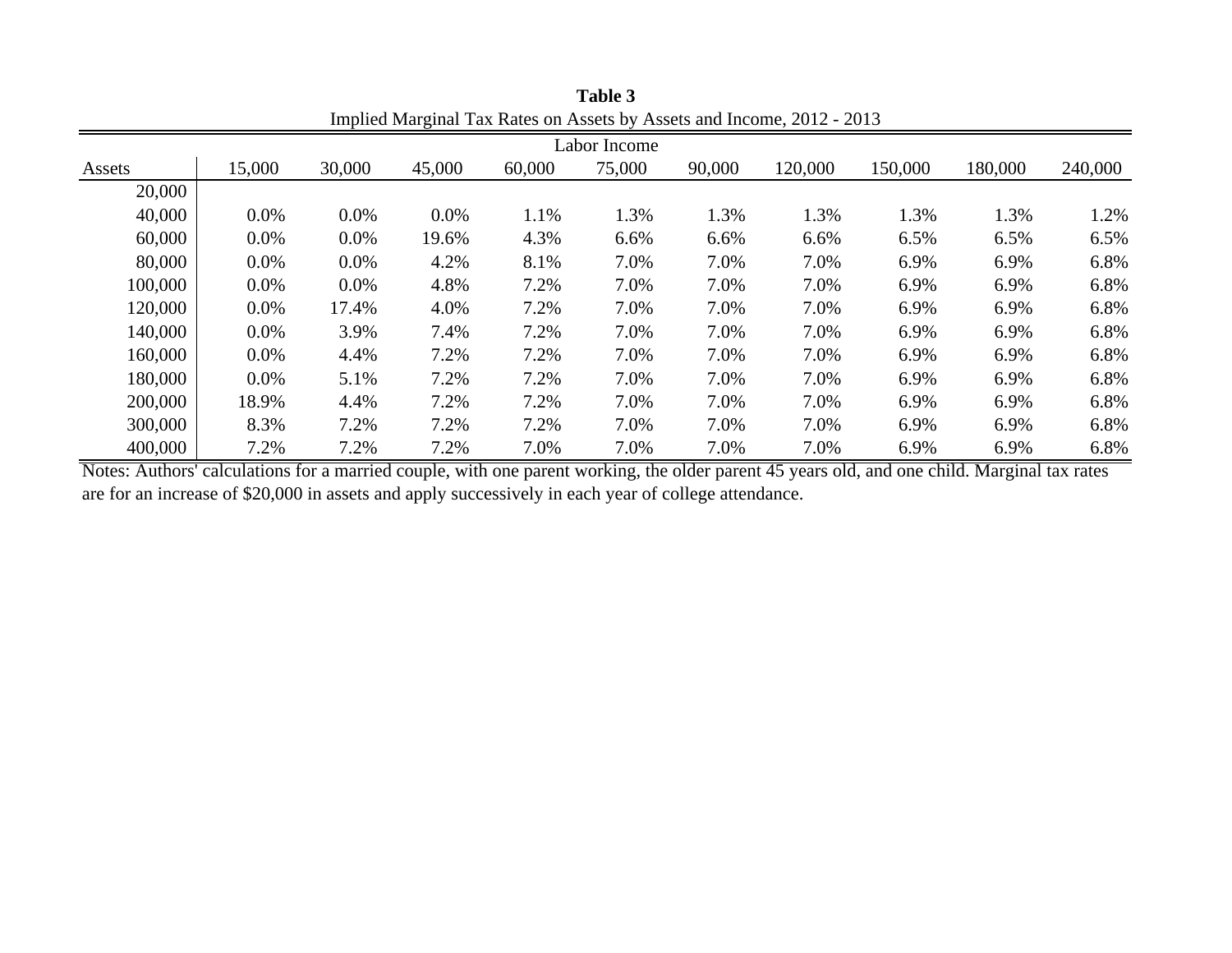| Labor Supply Variation Over the Life Cycle, by Patience |         |            |            |           |            |            |  |  |  |  |  |
|---------------------------------------------------------|---------|------------|------------|-----------|------------|------------|--|--|--|--|--|
|                                                         |         | Patient    |            | Impatient |            |            |  |  |  |  |  |
|                                                         |         | Percent at | Percent at |           | Percent at | Percent at |  |  |  |  |  |
|                                                         | Average | Lower      | Upper      | Average   | Lower      | Upper      |  |  |  |  |  |
|                                                         | Hours   | Bound      | Bound      | Hours     | Bound      | Bound      |  |  |  |  |  |
| <b>Before College</b>                                   | 40.25   | 14.74      | 26.91      | 40.29     | 17.66      | 29.17      |  |  |  |  |  |
| During College                                          | 36.30   | 69.60      | 4.98       | 36.88     | 54.60      | 5.38       |  |  |  |  |  |
| After College                                           | 40.67   | 24.97      | 37.39      | 40.44     | 26.39      | 35.59      |  |  |  |  |  |

**Table 4** Labor Supply Variation Over the Life Cycle, by Patience

1) Calculations are done for the baseline parameters, as discussed in the text.

2) Patient (impatient) households have discount factors of 0.97 (0.92).

3) The lower and upper bounds for labor supply are 35 and 45, respectively.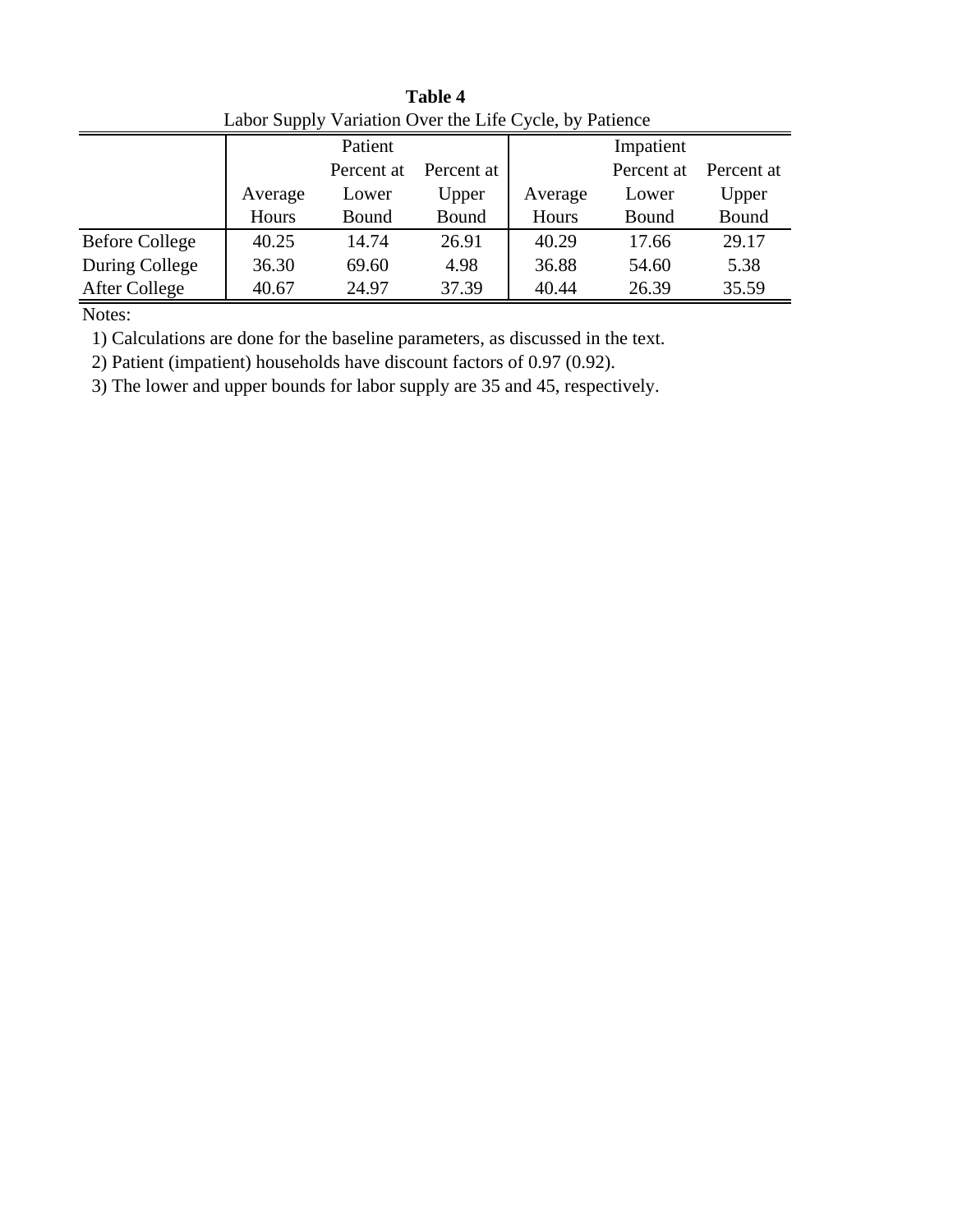| Impact of Saving on Average EFC, by Uncertainty and Patience, Fixed Labor Supply |         |            |                 |            |         |                       |           |            |  |  |
|----------------------------------------------------------------------------------|---------|------------|-----------------|------------|---------|-----------------------|-----------|------------|--|--|
|                                                                                  |         |            | $\sigma = 0.15$ |            |         | No Income Uncertainty |           |            |  |  |
|                                                                                  | Patient |            |                 | Impatient  | Patient |                       | Impatient |            |  |  |
| Initial Income                                                                   | Assets  | <b>EFC</b> | Assets          | <b>EFC</b> | Assets  | <b>EFC</b>            | Assets    | <b>EFC</b> |  |  |
| 50                                                                               | 160.9   | 14.9       | 80.8            | 9.6        | 2.5     | 8.3                   | 0.0       | 8.1        |  |  |
| 75                                                                               | 212.1   | 26.0       | 79.5            | 18.7       | 9.5     | 19.8                  | 4.0       | 19.8       |  |  |
| 100                                                                              | 269.8   | 35.2       | 81.8            | 27.6       | 27.0    | 30.4                  | 14.3      | 30.3       |  |  |
| 125                                                                              | 322.0   | 41.8       | 87.8            | 35.3       | 47.8    | 40.9                  | 28.0      | 40.8       |  |  |
| 150                                                                              | 376.2   | 46.8       | 100.2           | 41.6       | 63.1    | 51.0                  | 42.0      | 50.8       |  |  |
| 175                                                                              | 431.0   | 50.4       | 116.2           | 46.6       | 80.5    | 60.0                  | 53.8      | 60.0       |  |  |
| 200                                                                              | 485.1   | 53.0       | 131.9           | 50.2       | 83.8    | 60.0                  | 51.4      | 60.0       |  |  |

**Table 5**

1) Calculations are done for the baseline parameters, as discussed in the text.

2) Patient (impatient) households have discount factors of 0.97 (0.92).

3) All dollar values are in thousands of constant 2013 dollars.

4) Each cell in an Assets column is average assets accumulated on the eve of college-going.

5) Each cell in an EFC column is the Average Expected Family Contribution for a couple with one child.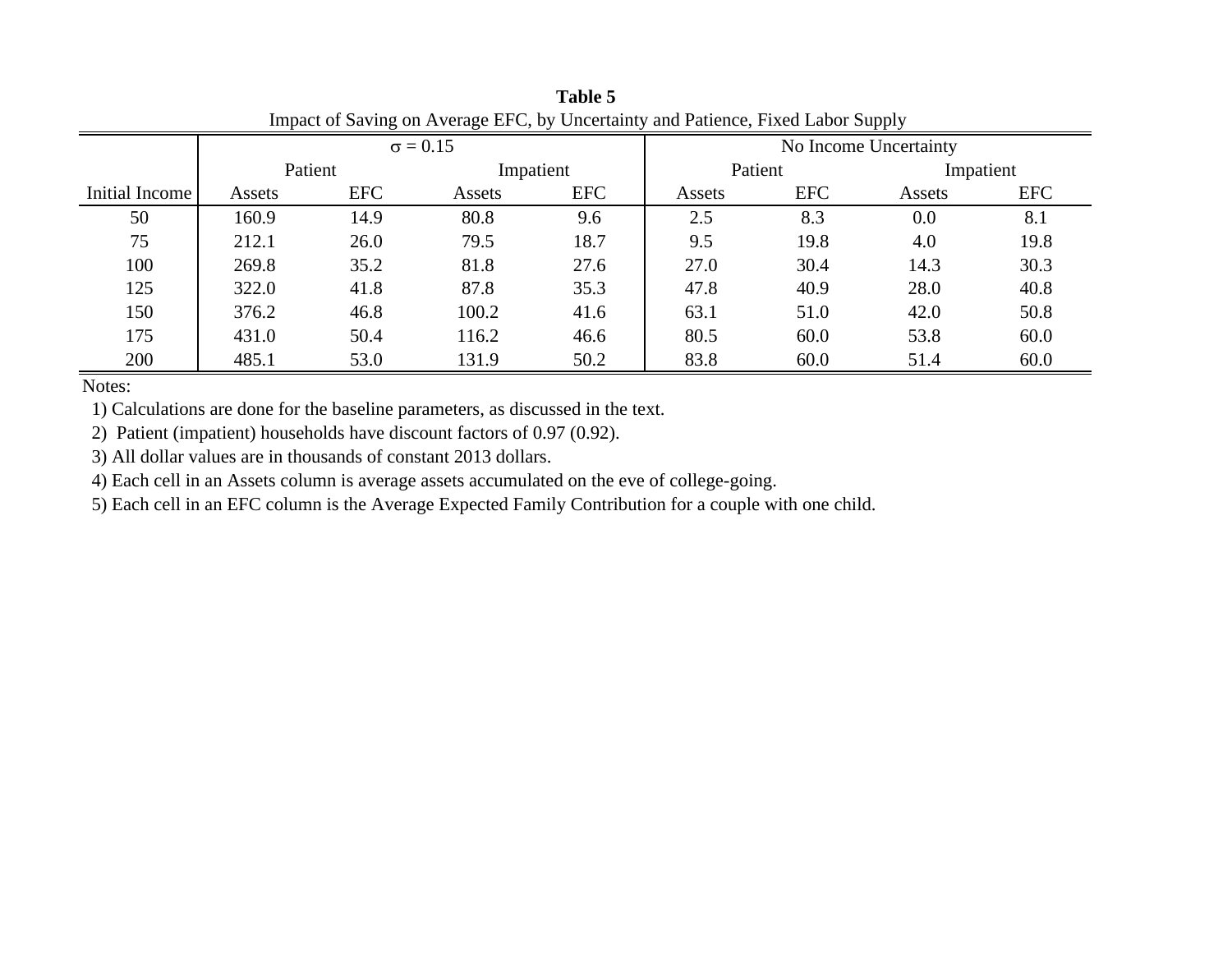| Additional Aid Required to Compensate for Loss of EFC Formula, Labor Supply Flexible, Patient |            |               |                       |            |                 |               |              |            |  |  |
|-----------------------------------------------------------------------------------------------|------------|---------------|-----------------------|------------|-----------------|---------------|--------------|------------|--|--|
|                                                                                               |            |               | No Income Uncertainty |            | $\sigma = 0.15$ |               |              |            |  |  |
|                                                                                               |            |               | Compensating          | Percent of |                 |               | Compensating | Percent of |  |  |
| Initial Income                                                                                | <b>EFC</b> | Financial Aid | Variation             | <b>EFC</b> | <b>EFC</b>      | Financial Aid | Variation    | <b>EFC</b> |  |  |
| 50                                                                                            | 5.691      | 54.309        | $-0.004$              | $-0.1\%$   | 9.849           | 50.151        | 5.105        | 51.8%      |  |  |
| 75                                                                                            | 15.796     | 44.204        | $-0.451$              | $-2.9\%$   | 19.464          | 40.536        | 7.653        | 39.3%      |  |  |
| 100                                                                                           | 25.314     | 34.686        | $-1.864$              | $-7.4\%$   | 28.419          | 31.581        | 9.783        | 34.4%      |  |  |
| 125                                                                                           | 34.658     | 25.342        | $-2.465$              | $-7.1\%$   | 36.746          | 23.254        | 11.193       | 30.5%      |  |  |
| 150                                                                                           | 44.054     | 15.946        | $-3.589$              | $-8.1\%$   | 43.183          | 16.817        | 11.741       | 27.2%      |  |  |
| 175                                                                                           | 59.976     | 0.024         | $-0.238$              | $-0.4%$    | 48.453          | 11.547        | 11.778       | 24.3%      |  |  |
| 200                                                                                           | 60.000     | 0.000         | 0.000                 | $0.0\%$    | 52.158          | 7.842         | 11.116       | 21.3%      |  |  |

**Table 6**

1) Calculations are done for the baseline parameters, as discussed in the text.

2) All dollar values are in thousands of constant 2013 dollars.

3) The EFC column shows the average Expected Family Contribution for a couple with one child.

4) The Financial Aid column shows the average amount of financial aid given, or 60 minus the average EFC.

5) The Compensating Variation column shows the amount,  $\delta$  in the text, required to compensate the household for the loss of the income- and asset-contingent elements of the financial aid formula.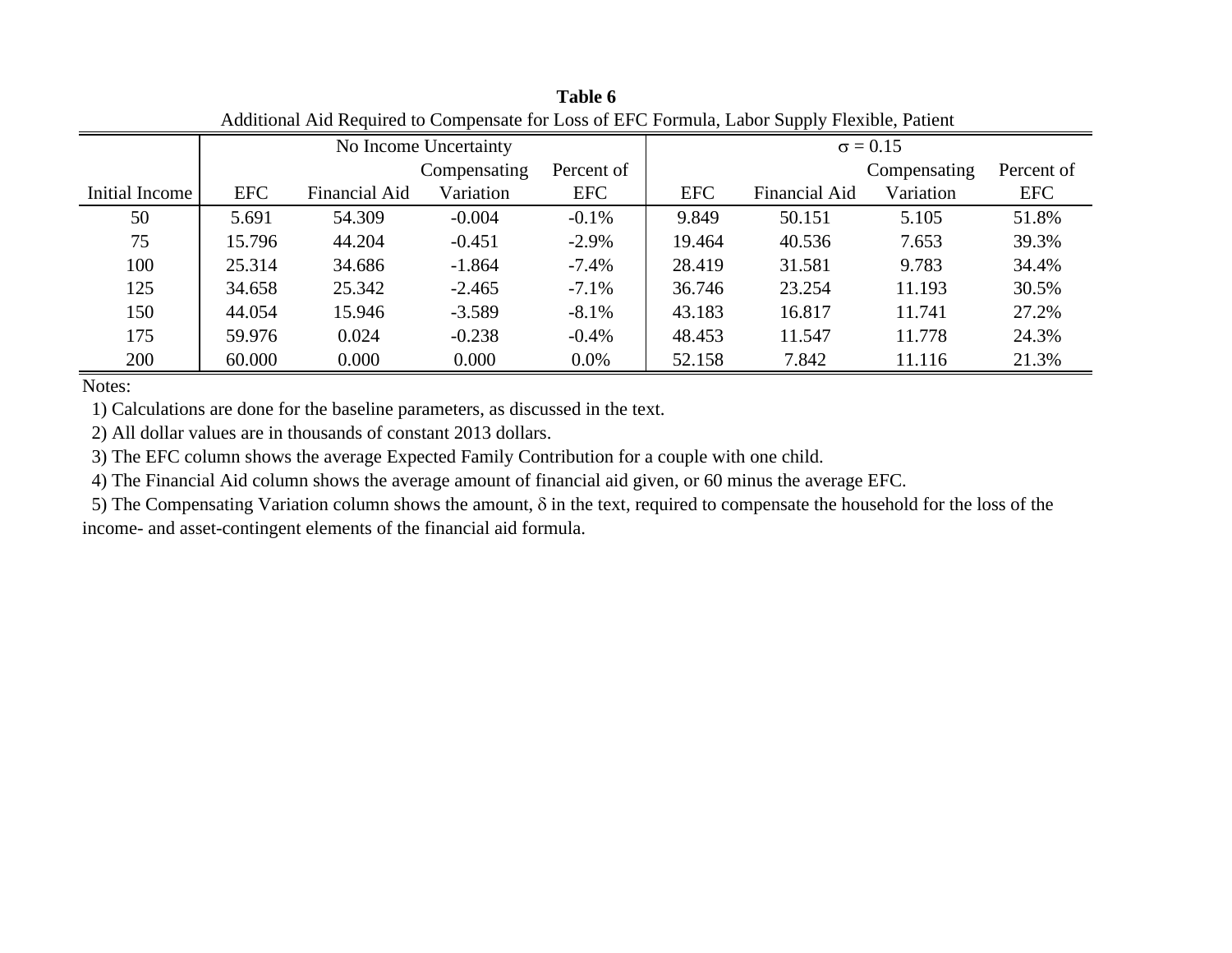| Additional Aid Required to Compensate for Loss of EFC Formula, Labor Supply Flexible, Impatient |            |               |                       |            |                 |               |              |            |  |  |
|-------------------------------------------------------------------------------------------------|------------|---------------|-----------------------|------------|-----------------|---------------|--------------|------------|--|--|
|                                                                                                 |            |               | No Income Uncertainty |            | $\sigma = 0.15$ |               |              |            |  |  |
|                                                                                                 |            |               | Compensating          | Percent of |                 |               | Compensating | Percent of |  |  |
| Initial Income                                                                                  | <b>EFC</b> | Financial Aid | Variation             | <b>EFC</b> | <b>EFC</b>      | Financial Aid | Variation    | <b>EFC</b> |  |  |
| 50                                                                                              | 5.674      | 54.326        | $-0.001$              | $0.0\%$    | 6.190           | 53.810        | 3.549        | 57.3%      |  |  |
| 75                                                                                              | 15.794     | 44.206        | $-1.432$              | $-9.1\%$   | 14.564          | 45.436        | 6.539        | 44.9%      |  |  |
| 100                                                                                             | 26.139     | 33.861        | $-4.079$              | $-15.6%$   | 23.444          | 36.556        | 9.033        | 38.5%      |  |  |
| 125                                                                                             | 36.061     | 23.939        | $-5.122$              | $-14.2%$   | 31.781          | 28.219        | 11.373       | 35.8%      |  |  |
| 150                                                                                             | 46.437     | 13.563        | $-6.308$              | $-13.6%$   | 39.537          | 20.463        | 13.206       | 33.4%      |  |  |
| 175                                                                                             | 59.602     | 0.398         | $-0.449$              | $-0.8\%$   | 46.011          | 13.989        | 14.299       | 31.1%      |  |  |
| 200                                                                                             | 60.000     | 0.000         | 0.000                 | $0.0\%$    | 50.692          | 9.308         | 14.252       | 28.1%      |  |  |

**Table 7**

1) Calculations are done for the baseline parameters, as discussed in the text.

2) All dollar values are in thousands of constant 2013 dollars.

3) The EFC column shows the average Expected Family Contribution for a couple with one child.

4) The Financial Aid column shows the average amount of financial aid given, or 60 minus the average EFC.

5) The Compensating Variation column shows the amount,  $\delta$  in the text, required to compensate the household for the loss of the income- and asset-contingent elements of the financial aid formula.